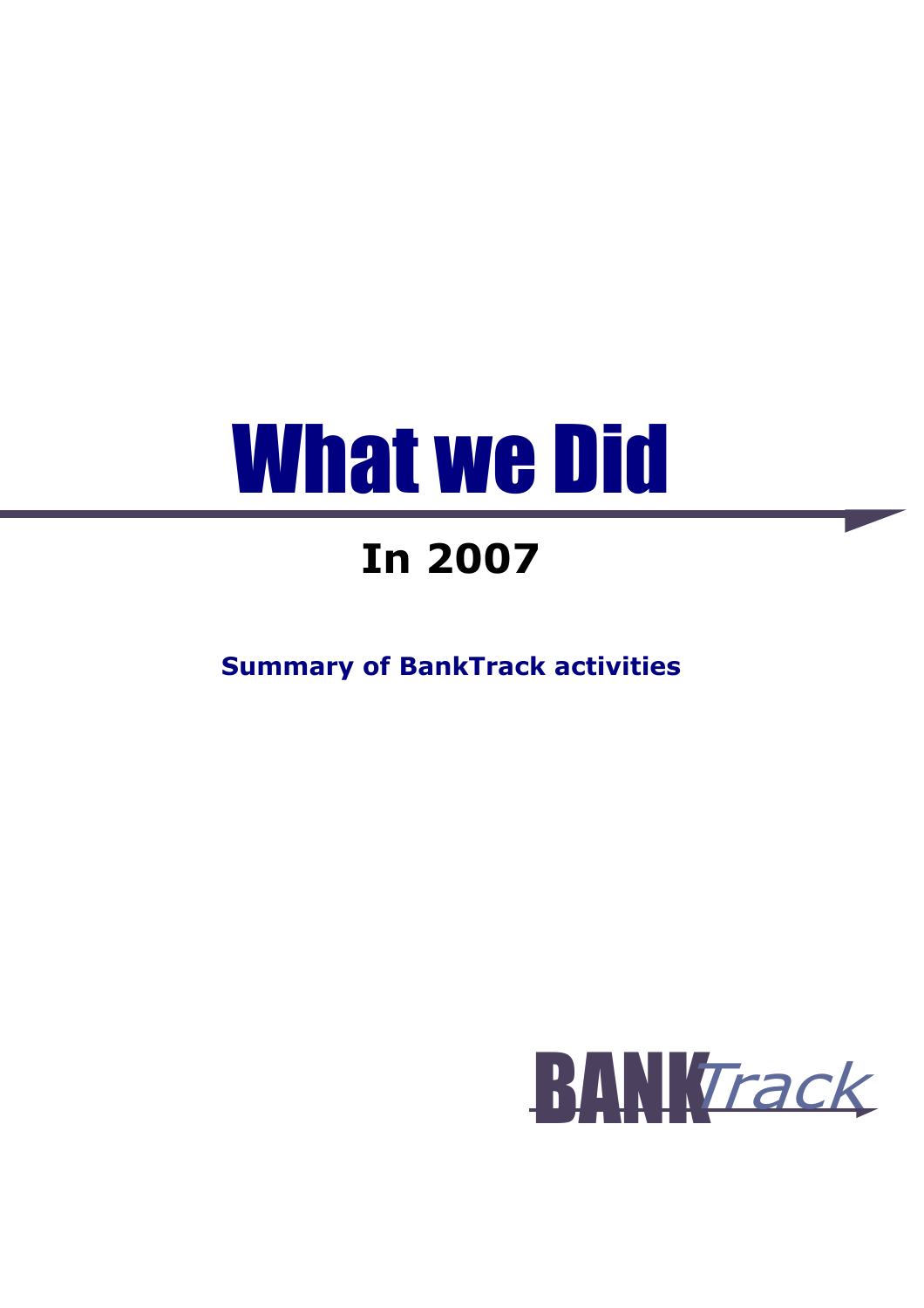# Table of Content

| 1.  |  |
|-----|--|
| 2.  |  |
| 2.1 |  |
| 2.2 |  |
| 2.3 |  |
| 2.4 |  |
| 3.  |  |
| 4.  |  |
| 5.  |  |
| 5.1 |  |
| 5.2 |  |
| 5.3 |  |
| 6.  |  |
| 6.1 |  |
| 6.2 |  |
| 6.3 |  |
| 7.  |  |
|     |  |

#### With thanks to our Supporters

BankTrack wishes to thank the CS Mott Foundation, Oxfam Novib, Wallace Global Fund, the JMG Foundation, the Sigrid Rausing Trust and the Dutch Ministry for the Environment VROM for their continued support in 2007 and their trust in us. Thank you very much!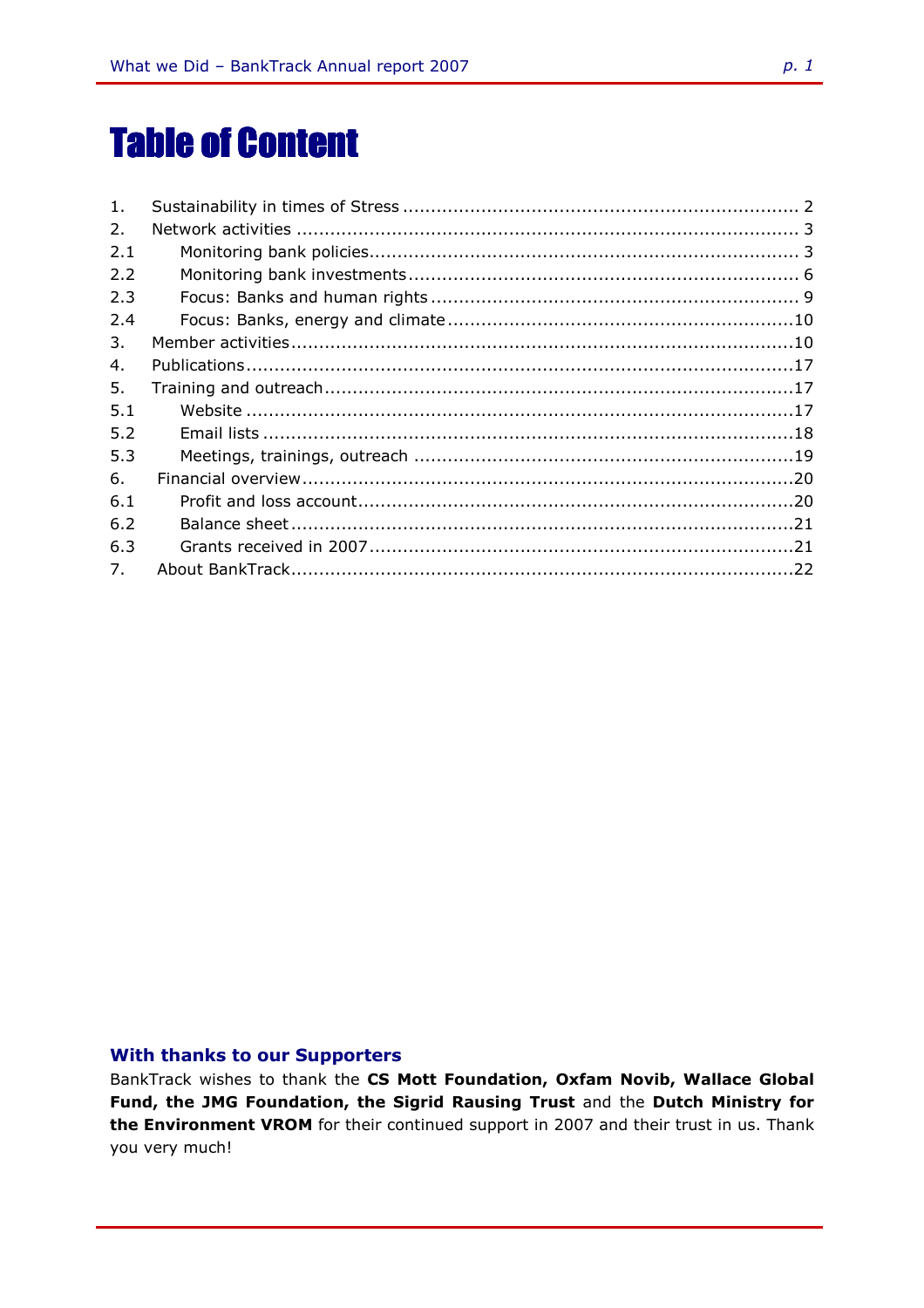# 1. Sustainability in times of Stress

It is early 2008 when BankTrack publishes this overview of the activities we have conducted throughout 2007, activities all aimed at promoting social and environmental sustainability in the banking sector. Little could we imagine early last year that, due to the credit crisis triggered by the sub prime mortgage crisis in the United States, the banking sector would be so much adrift at the beginning of 2008. Every day brings new announcements of banks slashing off billions of dollars of their profits predictions, finding themselves prey to hostile take over attempts or sometimes even teetering on the brink of bankruptcy. Add to that some spectacular failures of internal oversight leading to uncontrolled speculation, plus a grim economic outlook and there is plenty of reason to wonder about the future of sustainable banking.

If sustainability in banking is essentially about putting non financial durable values before short term financial gains, prioritising the planet and the well being of its inhabitants over making a quick buck, then one prerequisite for that strategy is that banks themselves are durable institutions confident about their own long term sustainability. While we are constantly being reassured that 'sustainable banking' is not a whim of the day but the way forward for the banking industry, it is hard to imagine that managers unsure about their own position in a few months from now will be able to concentrate on a strategy that is focused on the horizon afar.

Looking back on it, 2007 was a good year for BankTrack and for the progress in sustainable banking. We have done our best to contribute to bringing it further, but as everyone else we are witnessing a profound crisis unfolding in the industry. The big question for 2008 is: will sustainable banking survive the credit crisis and push through? Crisis or not, the urgent issues to which sustainable banking is supposed to be a response will not go away. On the contrary, the one lesson to be learned from the credit crisis is that it is crucial for any bank to have a thorough understanding of the full spectrum of risks it is exposed to, financial or otherwise. Climate change is here to stay and will affect all bank customers, whether small retail or large corporations; in a world of shrinking resource reserves it is more important than ever before for the oil, gas and mining industry to obtain a robust social license to operate, and for banks to reassure themselves of this; local and international conflicts resulting from such scarcity of resources may trigger resistance from those who have little to loose from a deal a bank is contemplating, and so on. True sustainable banking, both social and environmental, is still the way forward.

This summary of our activities is by no means a complete overview of all campaigns conducted by our member groups, every meeting that took place with banks, every piece of support given to numerous people approaching us for that, whether it be bankers, villagers, journalists, government officials, consultants and even the occasional bishop. It is merely an overview; for further details I refer to our website.

March 2008, Johan Frijns, Coordinator BankTrack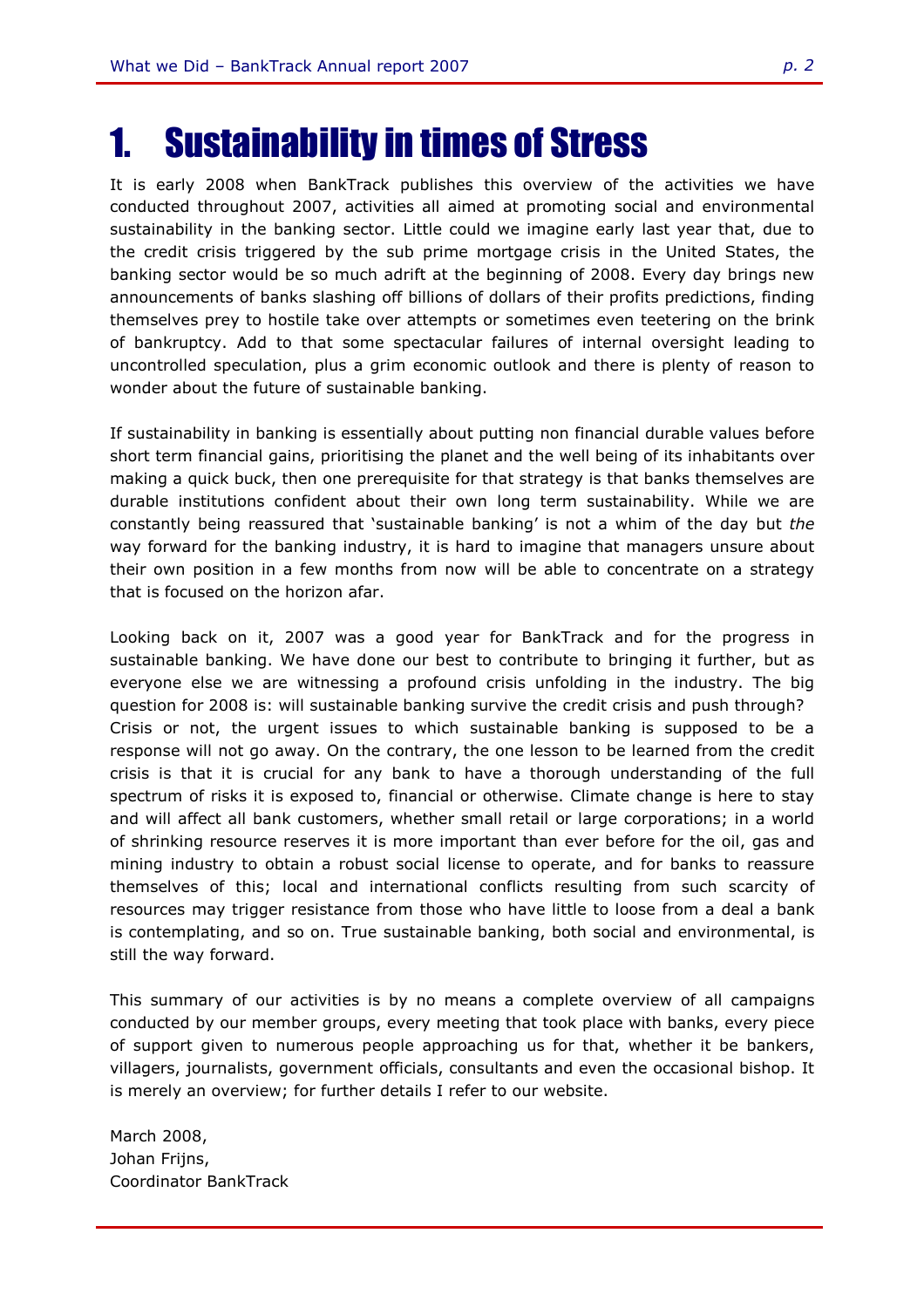# 2. Network activities

BankTrack is a two level undertaking; first, it is a working tool for effective cooperation between our member organisations, each with their own work priorities and plans, but wishing to increase their collective leverage over commercial banks. The network is then used mainly as a work tool, for disseminating information, sharing experiences and plans, obtain advice on strategies etc. Next to this, member groups, supported by the secretariat, also conduct joint activities and campaigns under the BankTrack banner. The sections below provide examples of how the network was put to use in both ways in 2007.

To summarise our collective approach; we carefully monitor what large internationally operating banks do to integrate sustainability into their operations, this in the form of credit policies; we contrast these policies with what can be observed on the ground, where it is supposed to make a difference, to see how effective policies are being implemented. In the case of manifest differences between policies and practice ('Mind the Gap') we confront the banks, either directly or in public, with the situation and if possible try to work with them to either resolve the matter or if this is not possible or unwanted, put the blame where it is justified. By doing all this we hope to contribute to the development of sustainable banking.

### 2.1 Monitoring bank policies

BankTrack is making an effort to systematically monitor the development and proper application of social and environmental credit policies of commercial banks. In 2007 this resulted in the following three key network activities $^1$ :

#### BankTrack Benchmark project

j.

A grant of the Dutch ministry for the environment (VROM) allowed BankTrack to launch an ambitious research project on the development of social and environmental credit policies of major commercial banks. The project was a follow up on a similar research undertaken jointly by BankTrack/WWF UK in 2005/2006, which then resulted in the report 'shaping the future of sustainable finance'.

This years' undertaking was much more ambitious, in the sense that we set out to benchmark more sector (7) and issue (7) policies of more banks (45) against a better defined and improved set of 'best practices'. In addition, we also assessed the transparency and accountability efforts of these banks, as being necessary preconditions for being a truly sustainable bank. Finally, we contrasted the policy findings against the involvement in over thirty so called Dodgy deals –see below-, shedding a different light on the implementation of said policies.

<sup>&</sup>lt;sup>1</sup> Member groups themselves also regularly engage with banks in their own countries on numerous issues; some of these engagements are mentioned in the member section below but these activities are not systematically covered in this report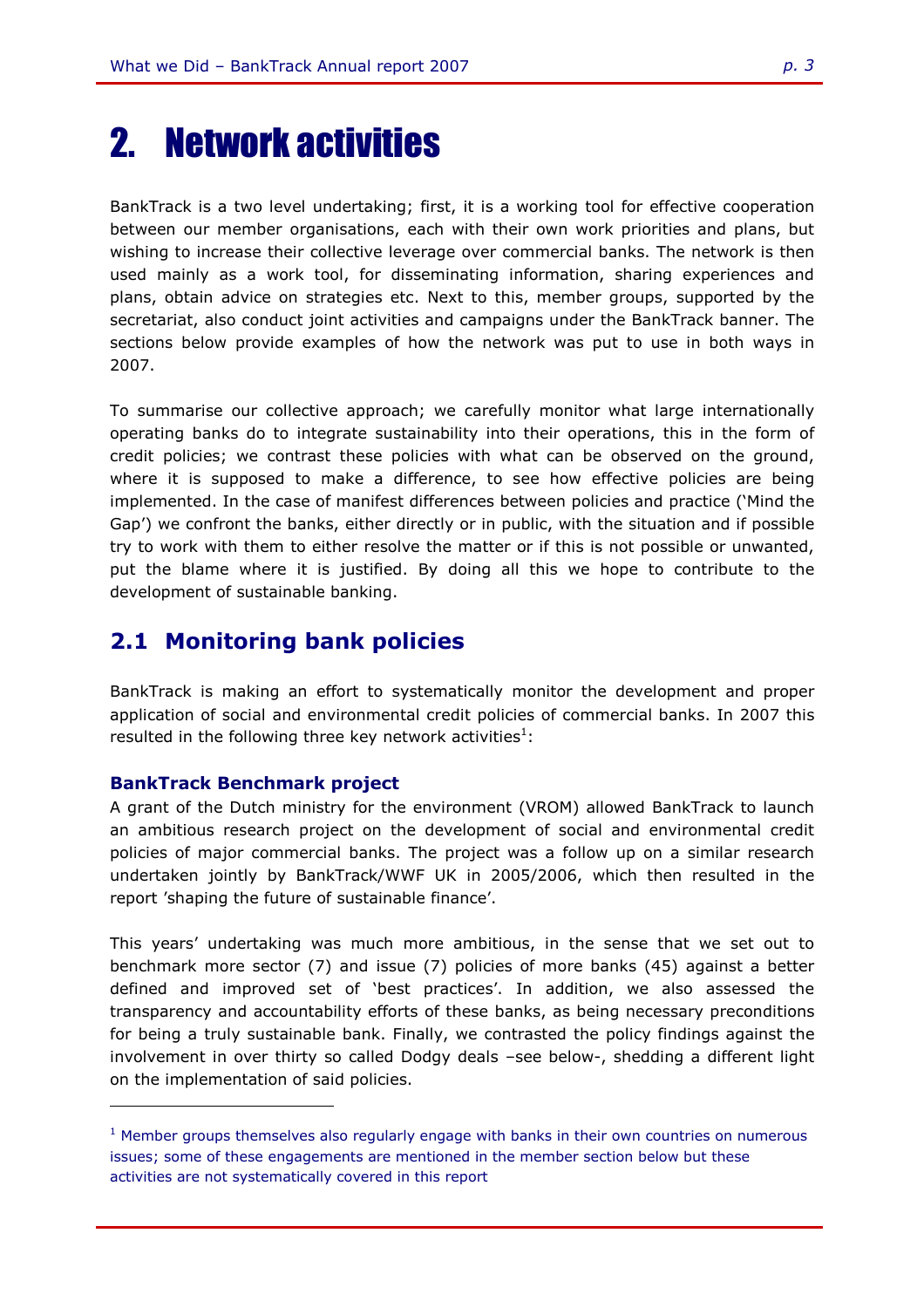The research project was undertaken by Dutch consultancy Profundo, in close collaboration with all member groups and coordinated by the BankTrack secretariat. The research project resulted in the report, 'Mind the Gap; benchmarking credit policies of international banks' and a searchable database section on the BankTrack website, including elaborate profiles of all 45 banks. $2$ 

#### The Equator Principles

With the revision of the Equator Principles terminated, leading to the current set of Principles (EPII), for most of the past year BankTrack focused on investigating how the Principles were being applied in concrete project situations, so as to establish whether they indeed make a positive difference on the ground. During the past year, BankTrack has been engaging with Equator Principles Financial Institutions (EPFIs) on a number of high profile projects such as for example the Sakhalin Oil and gas project in the Russian Far East, the Kashagan oil project in Kazakhstan, the Rapu Rapu mine in the Philippines, the proposed paper mill in Tasmania and the Ilisu dam in Turkey (see description under Dodgy Deal section below).

While each situation differs, a common characteristic in all of these engagements is the lack of even key information provided by project sponsors and financiers, which makes it very difficult to engage in a meaningful and balanced conversation with EPFIs on the proper application of the principles. Next to these concrete project level engagements, BankTrack therefore continued to meet with the EPFIs to discuss issues of governance, transparency and public accountability.

In the spring of 2007, BankTrack and Hypovereinsbank jointly convened a conference call with the EPFIs to discuss progress on implementation and governance. At that call, the EPFIs announced their 'voluntary guidelines on implementation reporting', spelling out one obligation and various recommendations to EPFIs on how to report on EP implementation. These guidelines subsequently became our yardstick for an assessment of the level of compliance of EPFIs with their own -voluntary- reporting guidelines which resulted in our research paper 'The Silence of the Banks: an assessment of Equator Principles reporting'. The paper concluded that nearly half of the EPFIs were not in compliance with their own quidelines. $3$ 

Early December, BankTrack and Calyon convened a one day meeting In Amsterdam at ABN AMRO headquarters for NGOs –the majority of them BankTrack members- and sixty plus representatives of 25 EPFIs. The meeting, conducted under Chatham house rules, focused on issues of governance, transparency, the functioning of grievance mechanisms at the project level and the need to go 'beyond Equator'. Follow up events to this meeting are now under discussion with the EPFIs.

ł

 $2$  See the section 'mind the gap' under focus at www.banktrack.org

<sup>&</sup>lt;sup>3</sup> See the section publications at www.banktrack.org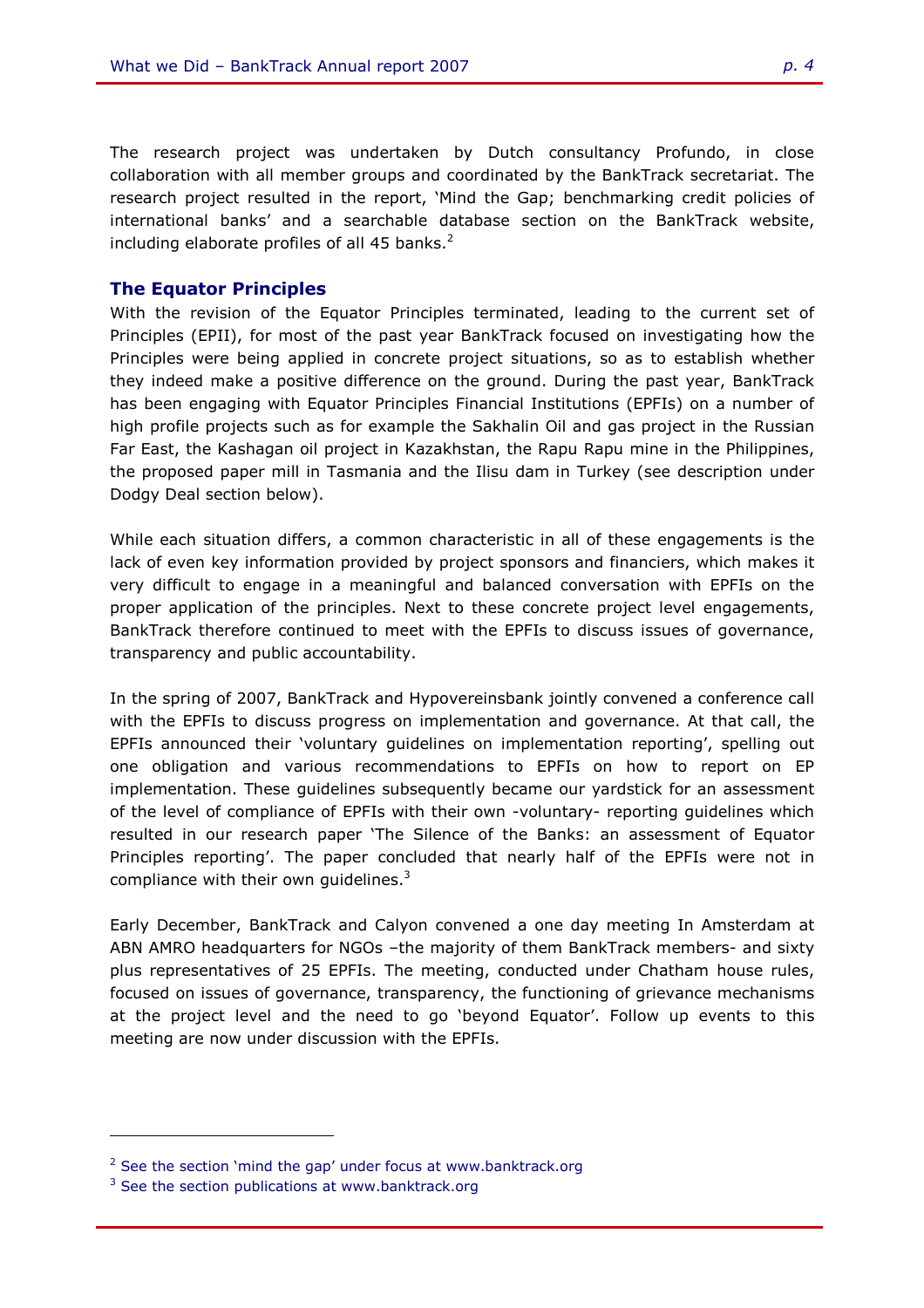#### Sustainable policies of Chinese banks

China is becoming an increasingly important player in international development, yet Chinese banks lag far behind their international peers in establishing environmental and social financing standards.

In May 2007, BankTrack released Time to Go Green: Environmental Responsibility in the Chinese Banking Sector, the first comprehensive report on sustainable banking in China. It included an overview of the Chinese banking sector, dossiers of ten major Chinese banks, and featured the first public release of environmental financing standards from China Export-Import Bank.

The report put the issue of Chinese banks on the map, and was critical in pressuring international banks with strategic holdings in Chinese peers to "download" environmental lending standards at their Chinese peers. For example, Bank of America owns China Construction Bank; Citigroup owns China Guangdong Development Bank; and HSBC owns Bank of Communications. In 2007:

- HSBC made three half-day presentations to China Bank of Communications, through their "strategic leadership seminars".
- Citigroup committed to transmitting environmental and social policies at China Guangdong Development Bank, and even highlighted its engagement with Chinese financial institutions in its latest corporate responsibility report<sup>4</sup>
- A delegation from China Development Bank (which recently bought shares in Barclays) requested a presentation from the Barclays Head of Environmental Risk Policy Management – suggesting that one can not only "download" environmental policies from an international bank to a Chinese peer, but one can also "upload" them from a Western bank to Chinese bank shareholder.

The International Finance Corporation/World Bank has been very active in this space as well, by promoting environmental training among banks; in addition, several Equator Principles banks have also formed an outreach committee to recruit Chinese banks to the initiative. These cumulative efforts will likely result in at least one Chinese bank adopting the Equator Principles by the end of 2008.

BankTrack is also dedicated to increasing the capacity of Chinese NGOs to advocate for more sustainable banking policies and practices. In May 2007, BankTrack hosted a twoday English-language finance training in Hong Kong. Many of the 20+ participants were from the Greenpeace Hong Kong and mainland China offices.

BankTrack has also supported Chinese groups by translating the Time to Go Green report and providing sustainable finance updates to Chinese NGOs. We have also tried to open up political space and opportunities for Chinese groups to engage with Chinese banks by including three Chinese banks in our benchmarking project (see above).

ł

<sup>4</sup> http://www.citigroup.com/citigroup/citizen/community/data/citizen06\_en.pdf?ieNocache=765 page 67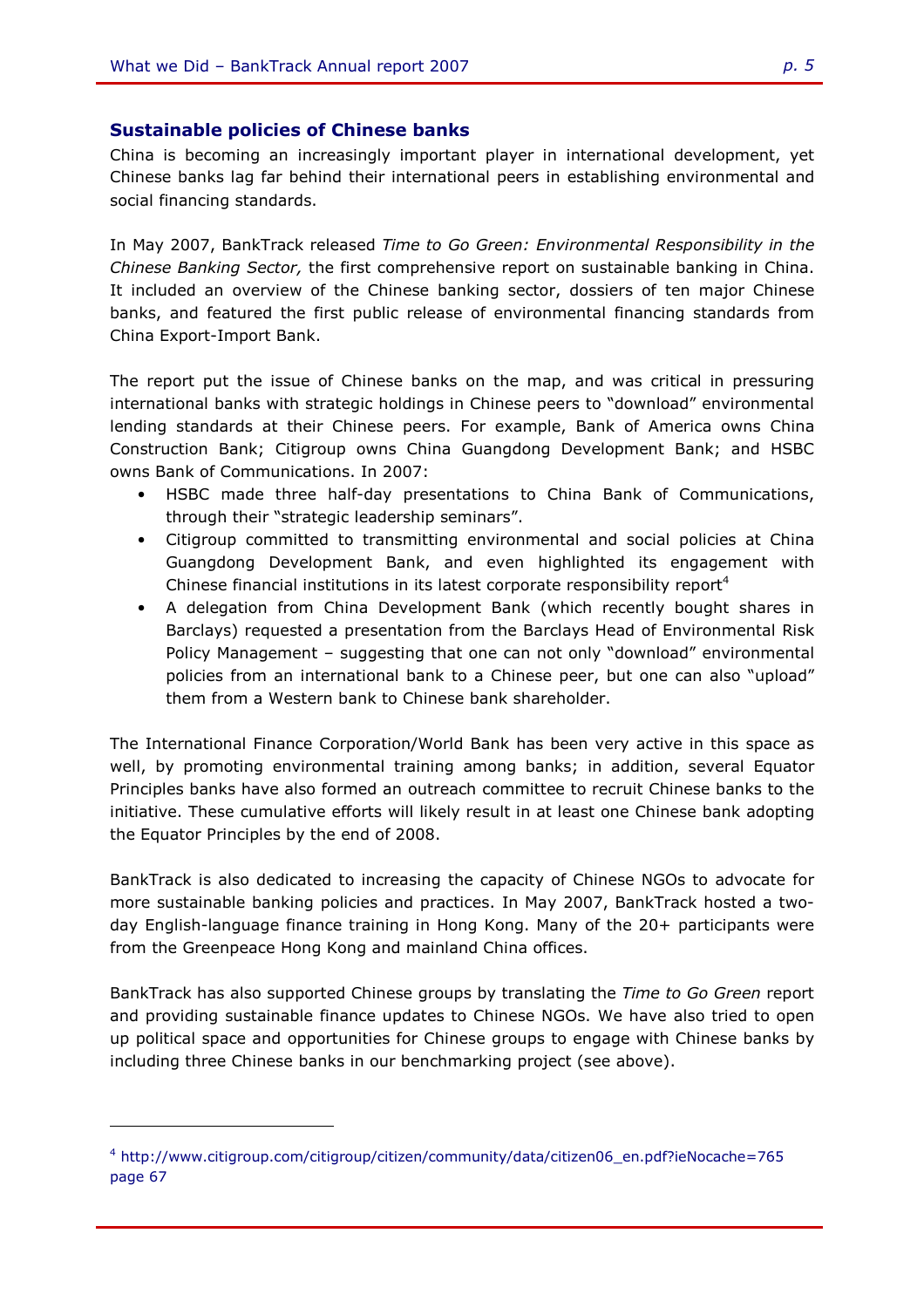### 2.2 Monitoring bank investments

It is important for a network aimed at promoting sustainable banking to discuss and monitor the development of social and environmental bank policies. However, more important than judging what is written down as policies is to monitor how such policies are being applied on the ground.

BankTrack supports civil society organisations worldwide that are faced with projects or activities financed by banks that have a negative effect on communities or the environment. BankTrack seeks to cooperate with these organisations so that their grievances and goals are effectively communicated to the private financial sector. Conversely, our working relations and the 'license to operate' granted by the communities and organisations we work with, contributes in an important way to our credibility when engaging with the financial sector.

End of 2006 we improved our ability to support project campaign work with the introduction of the 'Dodgy Deal' section on our website. This Dodgy Deal section features case summaries of controversial projects or activities, which are then further presented with pictures and video material, links, contacts, documents etc. We could not foresee that the list of Dodgy Deals would become a sort of reference list for journalists, banks and analysts when discussing the effectiveness of bank policies.

At the end of 2007 the number of Dodgy Deals on our list has increased to 33, partly due to additional research for the Mind the Gap project, but mostly the result of cooperation between BankTrack member groups and external organisations. The Dodgy Deal section has also been integrated with the section of Bank Profiles so that the profiles list all deals a bank is involved in. Banks have also been given the opportunity to directly provide comments on the findings presented in the Dodgy Deals directly on the dodgy deal page itself.

The list of Dodgy Deals covered on our site and a brief update on some of the key projects is provided below. For the latest update on the state of affairs with all Deal and the activities undertaken by the network on each deal see the relevant section on our website.

| <b>Dodgy Deals on the BankTrack website</b> |                      |  |  |
|---------------------------------------------|----------------------|--|--|
| Aracruz pulp mills and plantations          | Brazil               |  |  |
| Asia Pulp and Paper                         | China                |  |  |
| Baku-Tbilisi-Ceyhan (BTC) oil pipeline      | international        |  |  |
| Belene nuclear power plant                  | <b>Bulgaria</b>      |  |  |
| Camisea gas exploration                     | Peru                 |  |  |
| China Datang                                | China                |  |  |
| <b>Cluster Munitions producers</b>          | international        |  |  |
| <b>CNPC in Sudan</b>                        | China                |  |  |
| Dynegy coal power plants                    | <b>United States</b> |  |  |
| <b>Freeport McMoRan</b>                     | Indonesia            |  |  |
| Gunns Pulp Mill Proposal Tasmania           | Australia            |  |  |
| Ilisu Dam Project                           | <b>Turkey</b>        |  |  |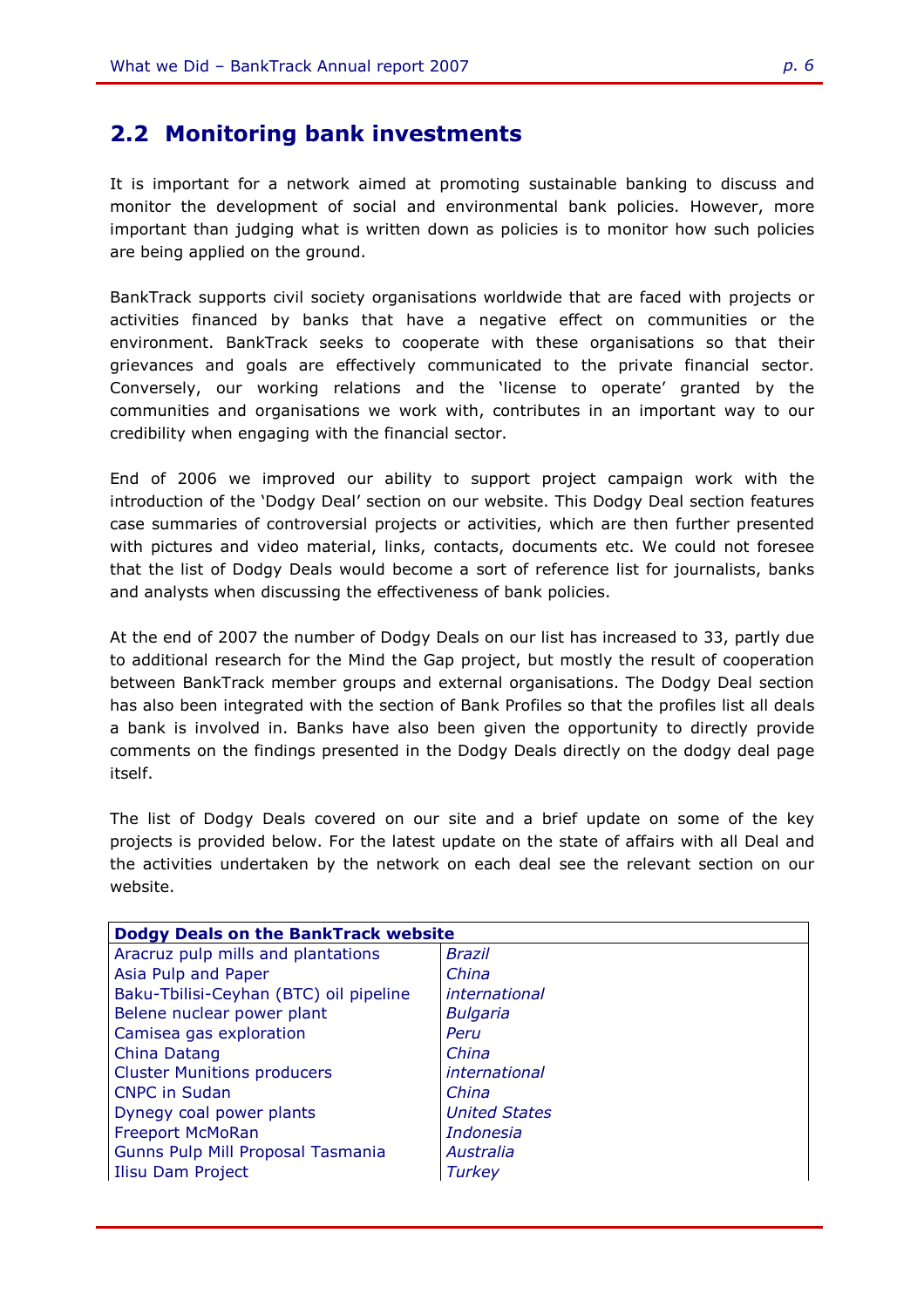| Kashagan oil project             | Kazakhstan                |
|----------------------------------|---------------------------|
| Kayelekera Uranium mine          | Malawi                    |
| Lafayette Mine Rapu Rapu         | Philippines               |
| Mountain Top Removal Coal Mining | <b>United States</b>      |
| Mud volcano in Sidoarjo          | Indonesia                 |
| Nam Theun 2                      | Laos                      |
| NHPC dams                        | India                     |
| Pagrisa Ethanol                  | Brazil                    |
| Rio Madeira Dam Project          | Brazil                    |
| Rosia Montana gold mine          | Romania                   |
| Sakhalin oil and gas project     | <b>Russian Federation</b> |
| Samling                          | Malaysia                  |
| Sinopec Oil and Gas              | Myanmar                   |
| <b>Toka Tindung Goldmine</b>     | Indonesia                 |
| <b>Turkmen Bankaccounts</b>      | Turkmenistan              |
| <b>Uranium Weapons</b>           | international             |
| <b>Vedanta Resources</b>         | India                     |
| <b>Wal-Mart Labour Rights</b>    | international             |
| <b>Wilmar International</b>      | Indonesia                 |
| Yusufeli dam project             | <b>Turkey</b>             |

#### Belene nuclear power plant – Bulgaria

BankTrack has joined a European network of NGOs trying to stop the completion of this nuclear power plant in Bulgaria, by trying to discourage banks from getting involved in the project. When BNP Paribas arranged a 250 million US\$ syndicated loan for operator NEK it became the target of a European wide campaign aimed at exposing 'nuclear banks' (see also below). The case is ongoing.

#### Botnia paper mill –Uruguay

End of 2007, the Botnia paper mill became operational, yet its existence continues to be challenged by organisations in Argentina and Uruguay. BankTrack member group CEDHA has played a key role in confronting financiers of the project (Calyon, Nordea) with these grievances and continues to monitor the operation of the plant.

#### Gunns pulp mill proposal - Tasmania

BankTrack together with RAN and the Wilderness Society of Australia have exerted public pressure on ANZ to refrain from getting involved in this highly destructive pulp and paper project. We launched a website (www.tellmrsmith.org) to ask the new ANZ CEO to make a clean cut with the project. ANZ is still considering, case is ongoing

#### Ilisu dam project - Turkey

In 2007, European NGOs teamed up in an attempt to block the financing of this dam project by Swiss, German and Austrian ECAs as well as private banks. As a major success, Zuercher Kantonalbank withdrew its commitment to provide finance was made public by BankTrack member groups WEED and Berne Declaration. Unfortunately, widespread protests against this project did not stop Bank Austria, Société Générale and DekaBank to join Turkish banks in its financing, albeit with numerous conditions attached. The focus of NGOs attention has since shifted to monitoring compliance with these conditions. The case is ongoing.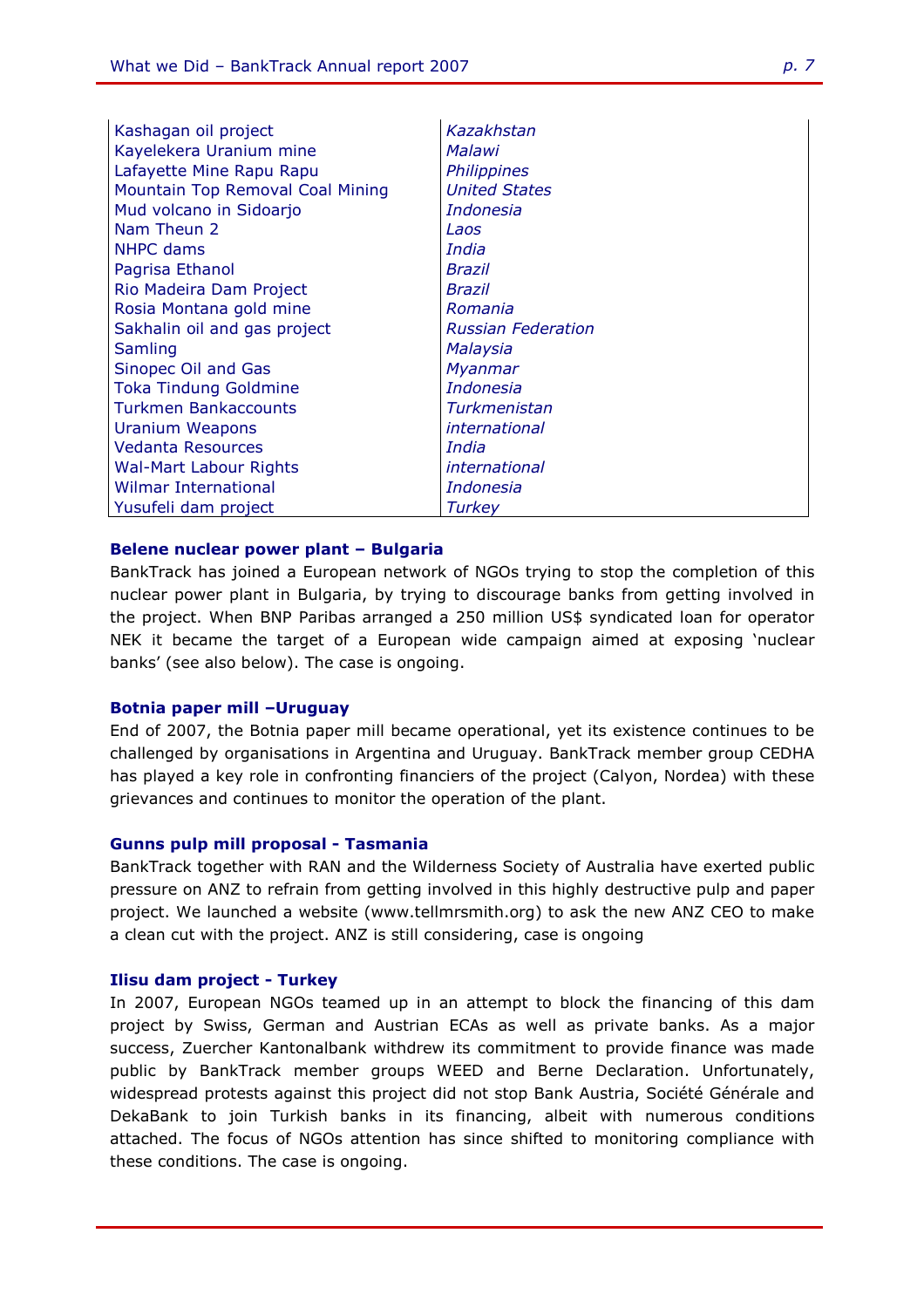#### Kashagan oil project - Kazakhstan

In 2006 CRBM took part to an international FFM in Northern Caspian region to visit the sites where construction of the Kashagan project is taking place since 1999. First concerns on the project have been raised to all private banks potentially involved in financing. In 2007 another international FFM in the region have been organised by BankTrack member FoE Europe, together with CRBM, FoE France and the regional network CEE Bankwatch, with partial financing of BankTrack. Two reports have been released on impacts of the Kashagan project and on the Northern Caspian Production Sharing Agreement. The focus of NGOs attention is preventing further involvement of private banks in this project, while ensuring that more strict conditions are applied and implemented for the current financing.

#### Lafayette mine Rapu Rapu – Philippines

In 2007, BankTrack, together with coalition of Philippine and international NGOs, continued to exert pressure on the lender group (ANZ, ABN AMRO, Standard Chartered) to demand compliance with the Equator Principles, even when the group would sell its share in the operation. Things took a surprising turn when end of 2007 the company was brought under voluntary administration. The lender group is still negotiating selling its share, making this a test case for the Equator Principles. Case ongoing.

#### Nam Theun 2 dam – Laos

International Rivers continued to closely monitor the implementation of the Nam Theun 2 Hydropower Project in Lao PDR, which is financed by a consortium of public and private financial institutions. As part of this effort, we conducted two site visits, met with affected communities and produced a trip report that was widely circulated to financial institutions supporting the project. As a result, International Rivers has maintained pressure on the financial institutions involved in the project to ensure that commitments to affected communities and the environment are met.

#### Rio Madeira dam project - Brazil

BankTrack and Amigos da Terra published 'Complex Project, Mega Risk: the financial risks of Rio Madeira dam project' aimed at exposing the financial risks to financiers derived from poor social and environmental assessments. The publication has served as a basis for dialogue with interested banks, such as Santander, Banco do Brasil, Bradesco and Itaú, and pension funds alike. In 2008, when decision on financing should be made, the campaign will further involve cyber actions and protests. Amigos da Terra is also taking other actions, such as a lawsuit against the environmental licensing authorities in the Brazilian court.

#### Sakhalin II oil and gas project - Russia

In 2007 BankTrack, together with Pacific Environment, Friends of the Earth, PLATFORM, Berne Declaration, WWF and other NGOs pressed Royal Bank of Scotland (RBS) to be accountable for ABN AMRO financing of \$1 billion for the environmentally destructive Sakhalin II oil and gas project in Russia (RBS acquired ABN AMRO in 2007). ABN AMRO financing for Gazprom's acquisition of a controlling share in Sakhalin II circumvented the Equator Principles and violated a promise by its CEO that the bank would not finance Sakhalin II until it can demonstrate compliance with the Equator Principles. Pressure is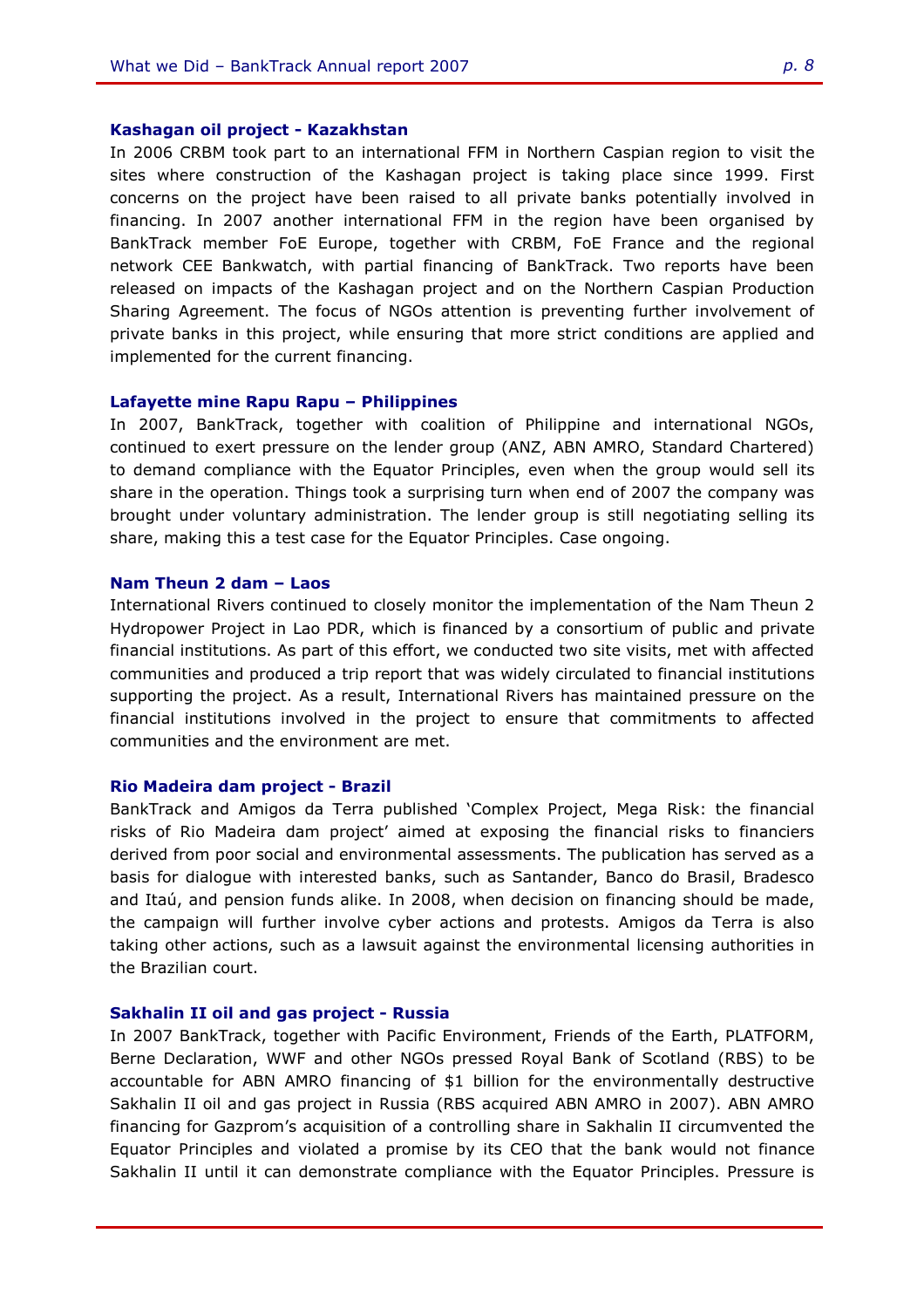mounting on RBS after the European Bank for Reconstruction and Development withdrew its consideration of financing for Sakhalin II after the project failed to demonstrate compliance with Bank policies. Campaign groups now appear poised to halt US Export-Import Bank financing for Sakhalin II.<sup>5</sup>

### 2.3 Focus: Banks and human rights

Throughout 2007, BankTrack focused its attention on the human rights impact of commercial bank operations, both on the ground as well as the evolving debate on the responsibility of financial institutions in upholding human rights. The human rights programme was given a boost with the arrival in March of David Barnden, who took up the role of programme coordinator of our human rights programme.<sup>6</sup>

The ideas of BankTrack on the role of banks in upholding human rights were captured already end of 2006 in our 'human rights, banking risk' paper. The paper advocates for banks to develop human rights policies based upon the Draft UN Norms for business and provides suggestions on how to do so. It served as input to the UN Consultation on financial institutions and human rights that took place in February in Geneva, and in subsequent contact with Dr Ruggie, the UN special rapporteur on Human rights and business. BankTrack also produced a number of additional briefings as input in the ongoing consultation process.

As part of the benchmark project, BankTrack has mapped out the state of affairs of human rights policies of 45 banks. The research revealed that only twelve out of 45 banks had issued a statement of set of policies of sorts, but that, with one exception, these were mostly of a general nature and non-binding. In December 2007, BankTrack discussed these findings on a one day internal seminar in Utrecht, which also featured speakers of Rabobank, ASN bank and Triodos bank.

BankTrack's human rights programme, mainly through the member groups, also focused on the involvement of banks in a number of activities and areas leading to the violation of human rights; arms trade and production, labour rights issues, indigenous peoples, activities in countries under dictatorship etc. End of 2007, Netwerk Vlaanderen launched Bank Secrets, a website and report on human rights impact of eight major banks. Netwerk Vlaanderen, with support of BankTrack, further engaged on a research project on mapping out 'best practices' in human rights policies, which is meant to highlight good examples of such policies and inspire other banks into action. The report will be published in the spring of 2008.

j.

<sup>&</sup>lt;sup>5</sup> In march 2008, the project sponsor withdrew applications to both ECDG and US EXim as it was clear that no support would be given

<sup>6</sup> Unfortunately, David decided to leave the position end of 2007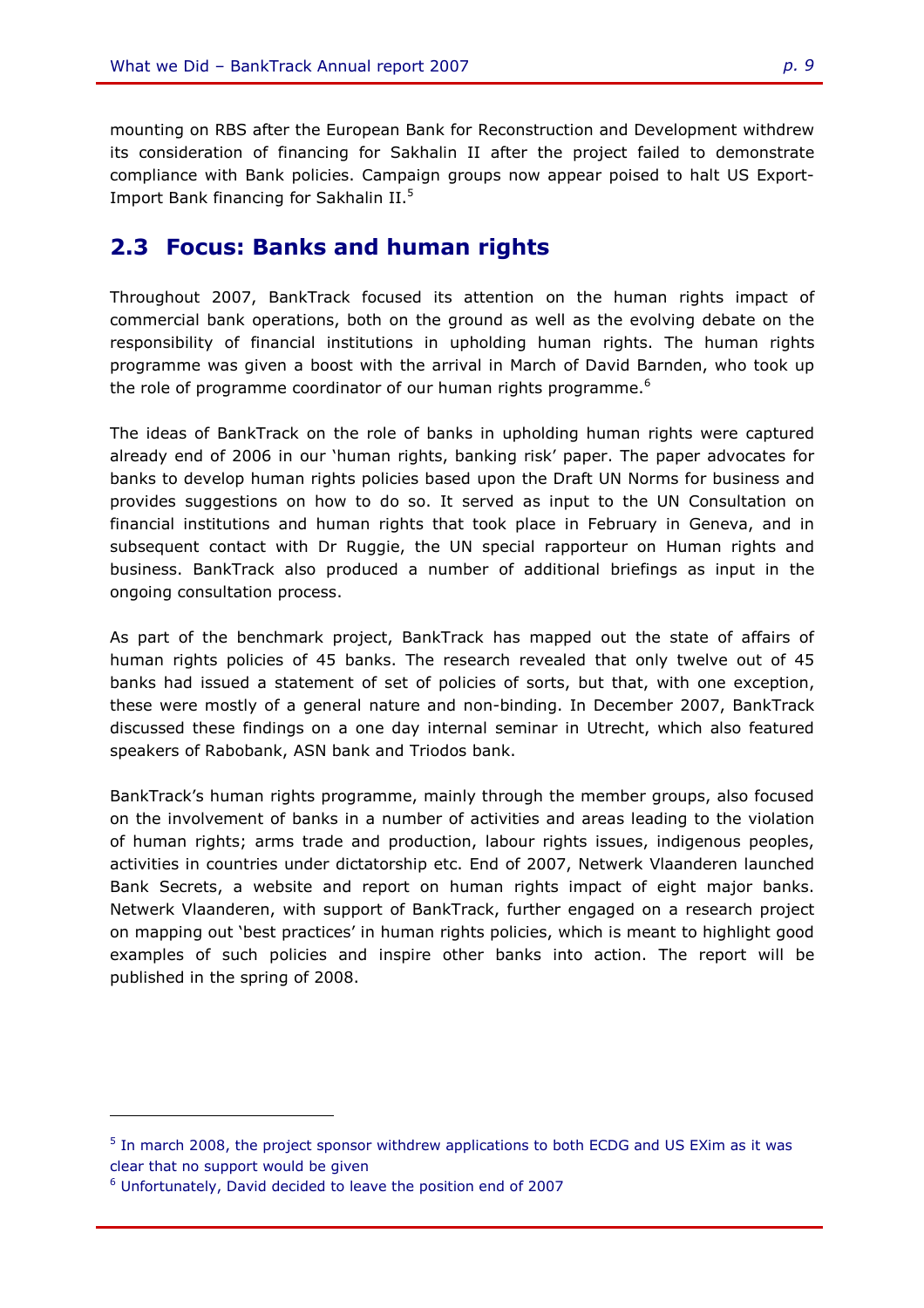### 2.4 Focus: Banks, energy and climate

The banks, climate and energy campaign of BankTrack in 2007 remained primarily an effort of our individual member groups, many of whom engaged with banks in their own countries on their involvement in financing fossil fuel projects and the perceived lack of proper policies to deal with the climate impact of banks. Due to a lack of capacity we were less successful than anticipated in waging a network wide campaign on investment in oil and gas projects and other climate destructive investments.

This led to a number of successful campaigns, some quite elaborate directly targeting consumers, and publications in Brazil, Germany, Italy, the United States, France and the Netherlands (see the member section for details on these activities).

At the end of 2007, coinciding with the Conference of the Parties in Bali, BankTrack published 'A challenging climate' what banks must do to stop climate change'. The position paper reflects the collective thinking of all member groups on the role and responsibility of private banks in combating climate change. The paper now serves as guidance for member groups in their dealings with individual banks and as basis for our strategy in 2008.

Earlier, in September at the Climate conference of Ethical Corporation in London, BankTrack successfully introduced the term 'Kiribati Principles' -similar to the Equator Principles who themselves do not require any commitment to achieving CO2 emissions by clients- in the debate on banks and climate, referring to a set of principles that banks should adopt to for them to combat climate change.

At the end of the year, BankTrack member groups started to focus more on the emerging interest of commercial banks to finance nuclear power plants and and other elements of the nuclear industry, under the pretext that this is necessary to combat climate change. BankTrack squarely opposes this notion and, as part of a larger coalition of NGOs, will start a campaign on exposing 'nuclear banks' in 2008.

# 3. Member activities

BankTrack does not only act under its own name. It is the member groups that ultimately define the strength of the network. Next to all the activities done under the BankTrack umbrella, all members are also involved in their individual campaign activities. What follows is a non exhaustive overview of what our member groups achieved in 2007, as contributed by the groups themselves:

#### Amigos da Terra – Amazônia Brasileira

In 2007, most Brazilian banks focused their marketing campaigns on sustainability, with Bradesco calling itself 'Bank of the Planet', Banco do Brasil claiming to be the 'Bank of Sustainability' and Itaú bringing Al Gore for a top-notch event gathering politicians, businessmen and celebrities. The Eco-Finance project of Amigos dat Terra engaged with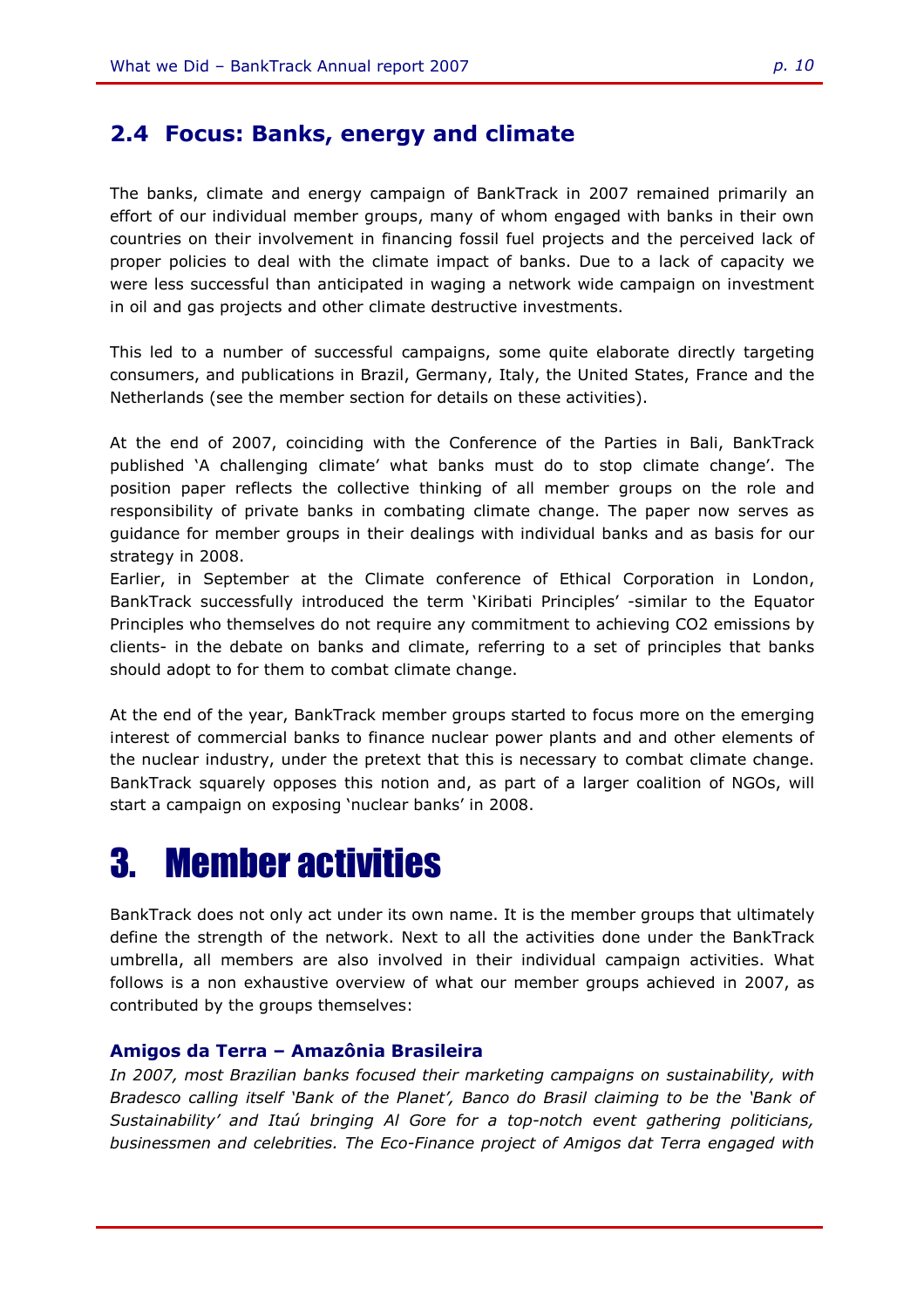these three banks and others on policy development and specific projects, such as the Rio Madeira dams.<sup>7</sup> The latter deserved an innovative publication, where Eco-Finance portrayed the financial and reputational risks to financiers derived from the dams' poor environmental study, inspired by rating agencies methodology. Amigos da Terra also conducted many presentations in sustainable finance related events, with highlights to presenting BankTrack's Do's & Don'ts and Mind the Gap reports at Febraban, the Brazilian Federation of Banks. Significant press coverage was obtained by all these events. Further work to develop a market for environmental guarantees, such as insurance, should yield results in 2008.

#### Berne Declaration – Switzerland

In 2007 Berne Declaration continued to bring several cases of the financial involvement of Swiss banks in companies that violated human rights to the attention of the public and the banks themselves. We focused on Credit Suisse involvement in the China Poly Group, arms trade, allegations of uncontrolled deforestation caused by Samling, land conflicts and illegal logging in the Amazon. With regards to UBS, we highlighted their involvement in Petrochina and other oil companies active in Sudan; and the involvement in Global Coal Management – planned open pit coal mine in Bangladesh that may lead to the relocation of 42.000 people, indirectly affecting more than 200.000 other people and threatening the mangrove forest of the Sundarbans (Unesco World Heritage)

At the time of the BankTrack report on banks and climate Change, Berne Declaration presented research showing the "embedded emissions" of UBS (emissions due to the banks involvement in oil, coal mining, coal burning and car companies). Our work on banks and human rights and banks and climate gained extensive press coverage in Switzerland. Continuous public scrutiny maintains the pressure on the Swiss banks to develop meaningful standards.

#### CRBM – Italy

In 2007 CRBM has worked on several sectoral issues, such as the involvement of Italian banks in financing arms production and trade, and the role of Italian banks in financing a newly emerging nuclear sector. The two main banks targeted by our campaigning activities have been Unicredit and Intesa Sanpaolo, by far the two biggest Italian banking groups and the one more active on a global level. At the end of 2007, Unicredit promoted new policies both on the arms sector and on the nuclear one. Intesa Sanpaolo approved a new arms policy. Several campaigns on specific projects have been conducted, such as the one on the Intesa Sanpaolo involvement in the financing of the Mochovce Nuclear power plant, in Slovakia. The objective of our campaign efforts on these issues is to try and broaden the debate in Italy, moving for example from a debate on financing the arms industry to the Human Rights responsibilities of banks and from the nuclear sector to challenge the banks on their overall environmental behaviour

 $7$  See also the relevant Dodgy deal at www.banktrack.org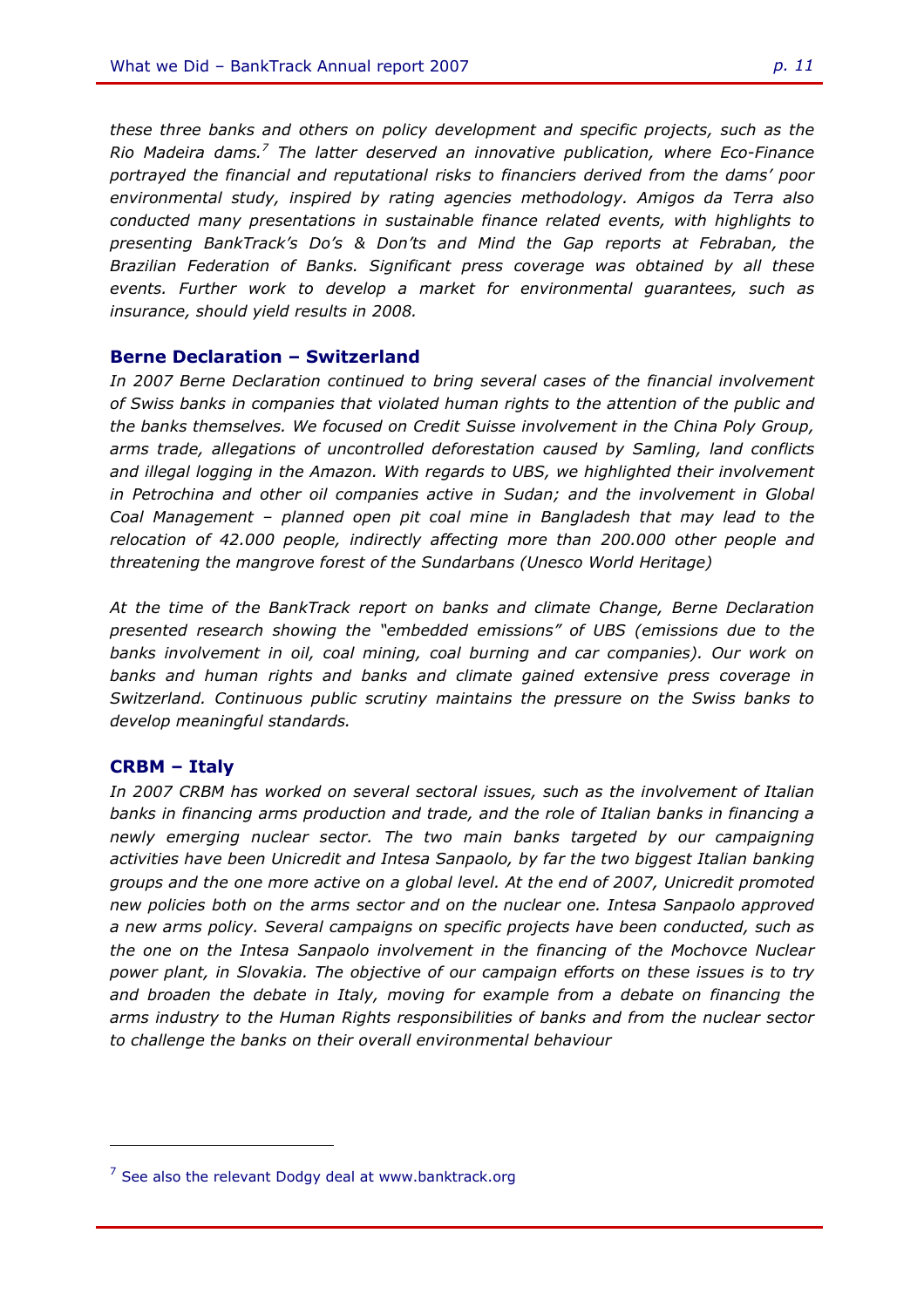In the summer of 2007, CRBM released a publication on Finance and Human Rights, exploring the role and the responsibilities of the financial sector with regards to human rights.<sup>8</sup>

#### CEDHA – Argentina

In 2007, CEDHA focused on deepening its advocacy on Equator Principles and on other private Financial Institutions as they relate for example, to the OECD Guidelines on multinational Enterprises. Our OECD complaint filed in 2006 against Nordea, and a complaint filed against Calyon the same year for their role in financing a controversial pulp mill on the Argentine/Uruguayan border were key on two fronts. Calyon has made deepened commitments to assign staff to follow up on Equator Principles commitments. Through our pressure on Nordea, we have helped sway the OECD NCPs to consider the

investment nexus, that is, the responsibility of financial institutions that fund projects that are in violation of the OECD Guidelines. The resolution of the Swedish and Norwegian NCPs in the case firmly established the opinion in the OECD Guidelines framework, that there is indeed an investment nexus responsibility of private financial institutions to comply. CEDHA is also working in the Latin America region to bring attention to the Equator Principles.

#### Friends of the Earth - United States

In 2007, FOE advocated for the establishment and implementation of environmental and social financing policies at several US banks. Many institutions, such as Goldman Sachs and JPMorganChase, adopted new environmental standards in recent years, and FOE worked to ensure that these banks had adequate staffing and procedures in place to implement these standards. FOE also worked to push banks to adopt new policies. For example, in January 2007, Citigroup released a human rights policy statement, the first such human rights policy to be issued by a US bank.

In addition, FOE continued to provide support to socially responsible investors committed to leveraging their ownership of banks to push for better environmental responsibility. For example, FoE provided technical support to a group of institutional investors who filed shareholder resolutions and conducted shareholder dialogues at Bank of America, Citigroup, Wachovia and Wells Fargo on climate change. FoE also helped Ceres, an investor-environmentalist coalition, design a report ranking banks on their climate risk management. Finally, FOE was an active BankTrack contributor, including taking the lead on BankTrack's China program, and providing input into the Mind the Gap report.

#### International Rivers - United States

ł

In 2007, International Rivers worked closely with groups in Germany, Switzerland and Austria to try to prevent private banks from these countries to fund the Ilisu Dam in Turkey. In meetings, letters and media communiqués, International Rivers and other NGOs stressed that the decision making process for the dam violates key strategic priorities of the World Commission on Dams, such as gaining public acceptance and

<sup>&</sup>lt;sup>8</sup> See the publications sector on the BankTrack website, under 'members on banks and human rights'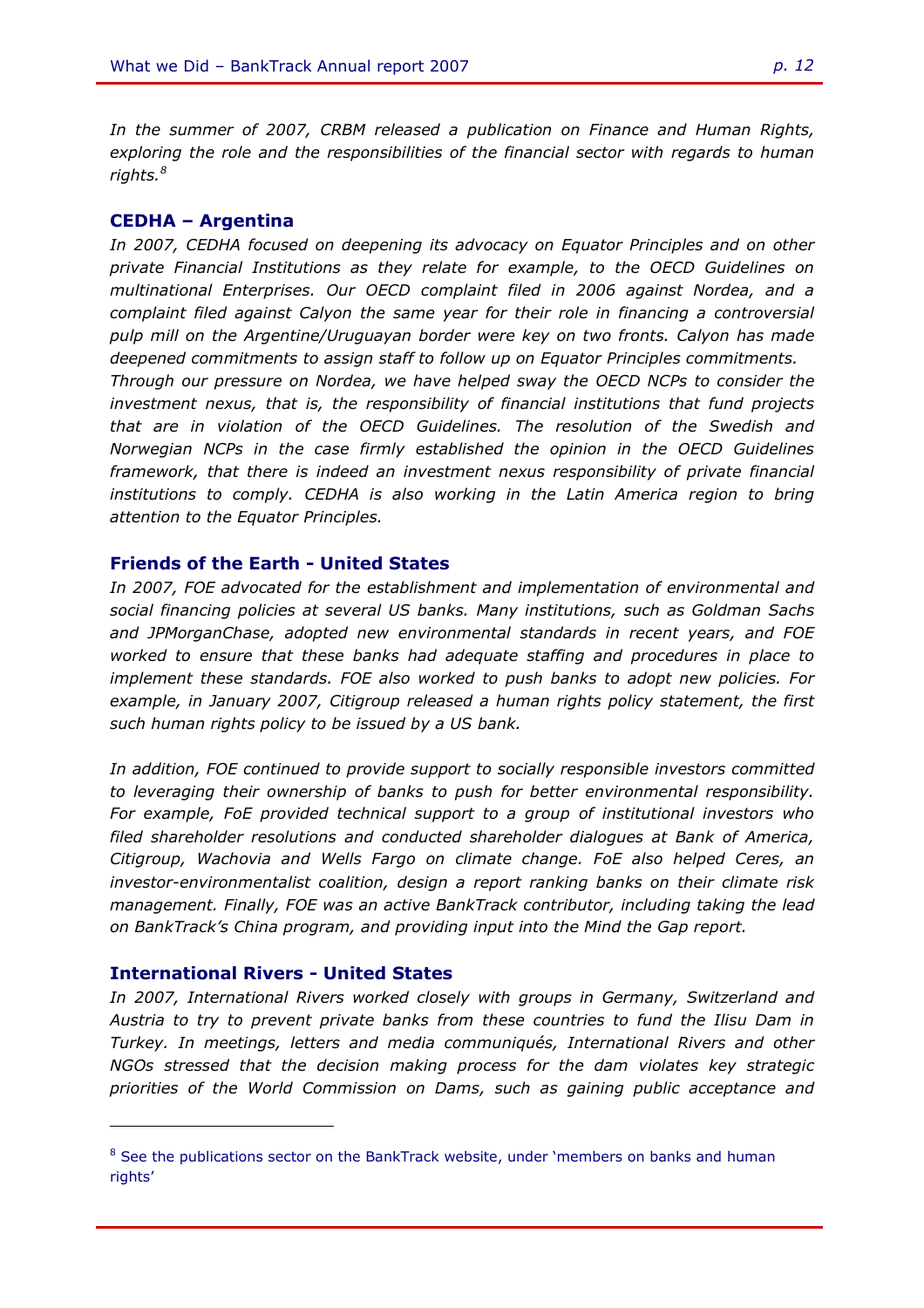sharing benefits. In meetings with German government representatives and on public events we demanded that the financiers take their commitments to international standards on dam building seriously and refrain from funding the construction of a dam that will displace more than 50,000 people without offering alternative livelihoods.

On the International Day of Action on Dams and Rivers on March 14, 2007, International Rivers, in close cooperation with German NGOs and BankTrack, staged a large demonstration against German funding for Ilisu dam in Berlin, Germany. In November 2007, International Rivers participated at a protest against the German Sparkasse Group, which supervises one of the main funders of the project (DekaBank). The protest aimed at drawing attention of the bank's customers to the bank's lack of good standards for their financing of large dams, which leads to irresponsible financing decisions.

International Rivers also worked closely with the BankTrack network on the publication of 'A Challenging Climate' and provided extensive feedback to the dams section in the Mind the Gap report.

#### Les Amis de la Terre – France

Les Amis de la Terre main project in 2007 was to release the first detailed public analysis on French banks and energy/climate issues, titled "French banks, fossil banks?". The report was published in March 2007 and led to good media coverage and a big impact on the banks investigated. Advocacy work based on the report led to some concrete results, notably the creation and the improvement by several major banks of a specific attractive loan for renovation and insulation of homes (second sector in France in term of CO2 emissions). Ademe (the French energy official agency) also created a website called "écoprêts" ranking the best loans in this sector. Another result of our work is the commitment of Caisses d'Epargne to adopt a labeling system including the carbon footprint of all its products in the retail sector.

During 2007, Les Amis de la Terre has also monitored the involvement of French banks in a number of dodgy deals, such as the Botnia pulp and paper plant in Uruguay, the Kashagan oil project in Kazakhstan and the Belene nuclear power project in Bulgaria.

#### Mineral Policy Institute – Australia

The Mineral Policy Institute continues to monitor the commitment of banks in implementing the Equator Principles in the minerals sector and supporting affected communities to understand the structure and influence of the financial sector and have their concerns heard and addressed by the financial stakeholders in individual companies, including private banking institutions and shareholders generally. We have assisted communities from a variety of project Rapu Rapu island in the Philippines and Malawi in Africa meet and undertake advocacy in relation to these actors, and undertaken training activities for local communities and NGOs, including the development and presentation of a forum theatre piece explaining the role and process of financial sector involvement in mining projects to local organisation and community representatives in the Asia Pacific.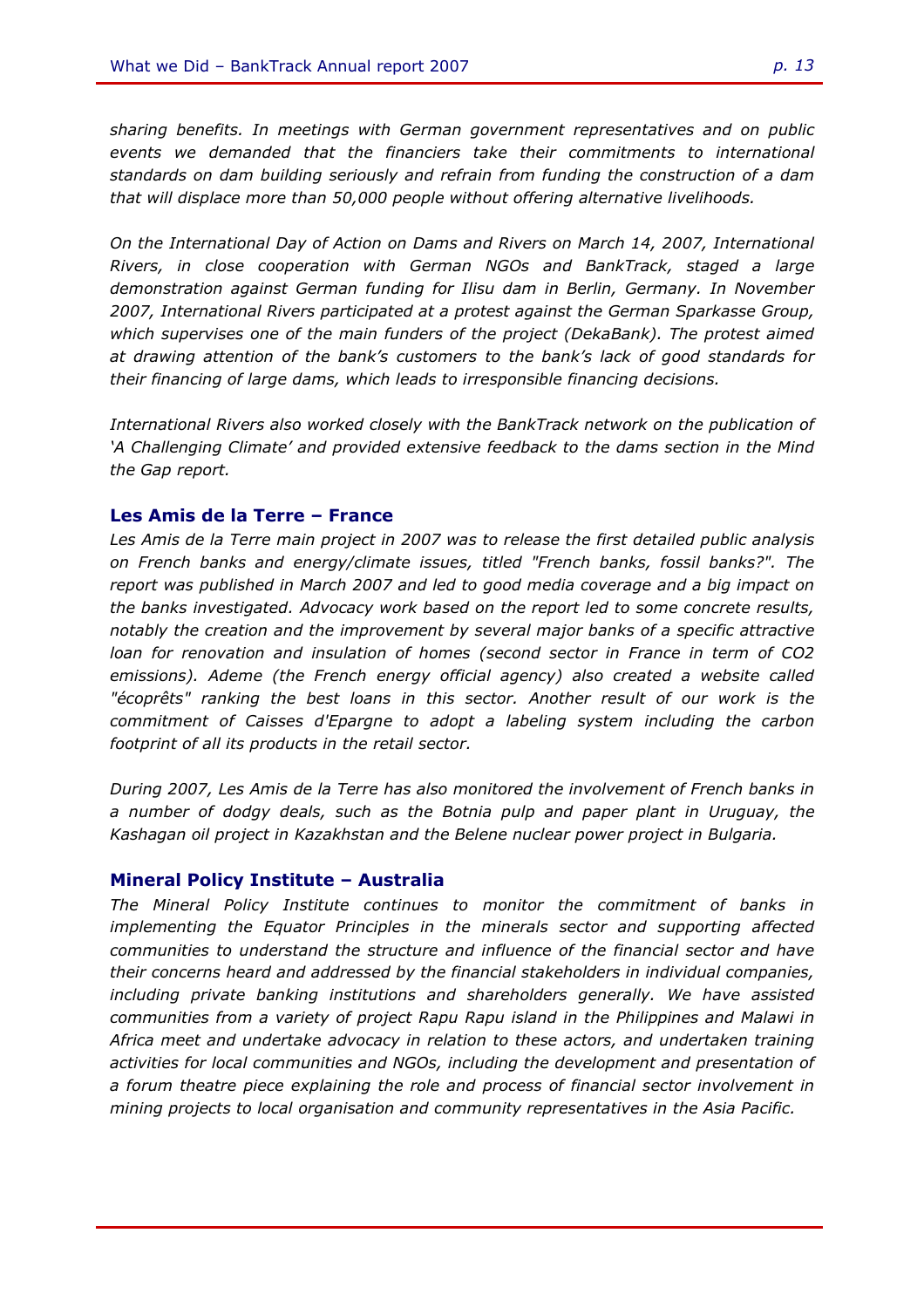#### Netwerk Vlaanderen – Belgium

Netwerk Vlaanderen (B) promotes sustainable investments through its campaign 'My money. Clear Conscience?'. This campaign achieved several political breakthroughs in 2007. First of all, the Belgian parliament voted a law forbidding investments in producers of cluster munitions. This legislation, which is unique in its sort, is now being internationalised, a first step being the passing of several European Resolutions against investments in controversial arms. The publication of the Netwerk Vlaanderen report 'explosive investments', revealing investments by more then 100 banks in these producers, lead to a broad international media coverage.

At the end of 2007 Netwerk Vlaanderen launched a second study 'Bank Secrets', aimed at revealing the financial links between banks and companies violating human rights. This dossier was translated into an interactive website, and launched together with the main Union of the banking personnel (www.banksecrets.be) and provoked strong reactions from banks and clients.

#### Pacific Environment – United States

Pacific Environment spearheaded efforts to prevent public and private financing of the environmentally destructive Sakhalin II project in Russia. As the largest integrated oil and gas project in the world, Sakhalin II threatens the critically endangered Western Gray Whale with extinction and damages hundreds of wild salmon rivers and fisheries resources that support the local economy. Through Pacific Environment's leadership, the Sakhalin II campaign has blocked \$5 billion of an estimated \$7 billion in financing for Sakhalin II for over five years.

In 2007 the European Bank for Reconstruction and Development withdrew its consideration of financing, and the US Export-Import Bank is now poised to do likewise. These public banks' withdrawal removes a critical lynchpin holding together a vast amount of potential private bank financing. Pacific Environment is now using this success to send a strong message to other oil and gas companies operating in the Arctic and Sub-Arctic regions that wonton disregard for environmental and social project impacts will bring severe financial repercussions. Pacific Environment is also now using lessons learned from the Sakhalin II advocacy to inform new campaigning strategies and tactics on oil and gas projects in the Arctic and Sub-Arctic regions, such as in Alaska, where oil companies including Shell are now recklessly pursuing massive and environmentally damaging off-shore oil and gas leases.

#### Platform - United Kingdom

Together with student network People & Planet and the National Union of Students, PLATFORM has been running the national "Oyal Bank of Scotland" campaign, pushing the Royal Bank of Scotland to reduce its financing of fossil fuels. This has led to thousands of postcards being signed and stickers put up, and many student demonstrations at branches and recruitment events. Media coverage has focused on the climate impacts of RBS financing fossil fuels, but also examined the human rights issues related to RBS funding gas in Burma. The campaign was based on PLATFORM's research report "The Oil & Gas Bank - RBS & the financing of climate change". Since it began, RBS has stopped denying climate change or promoting itself publicly as "the Oil & Gas Bank", and the RBS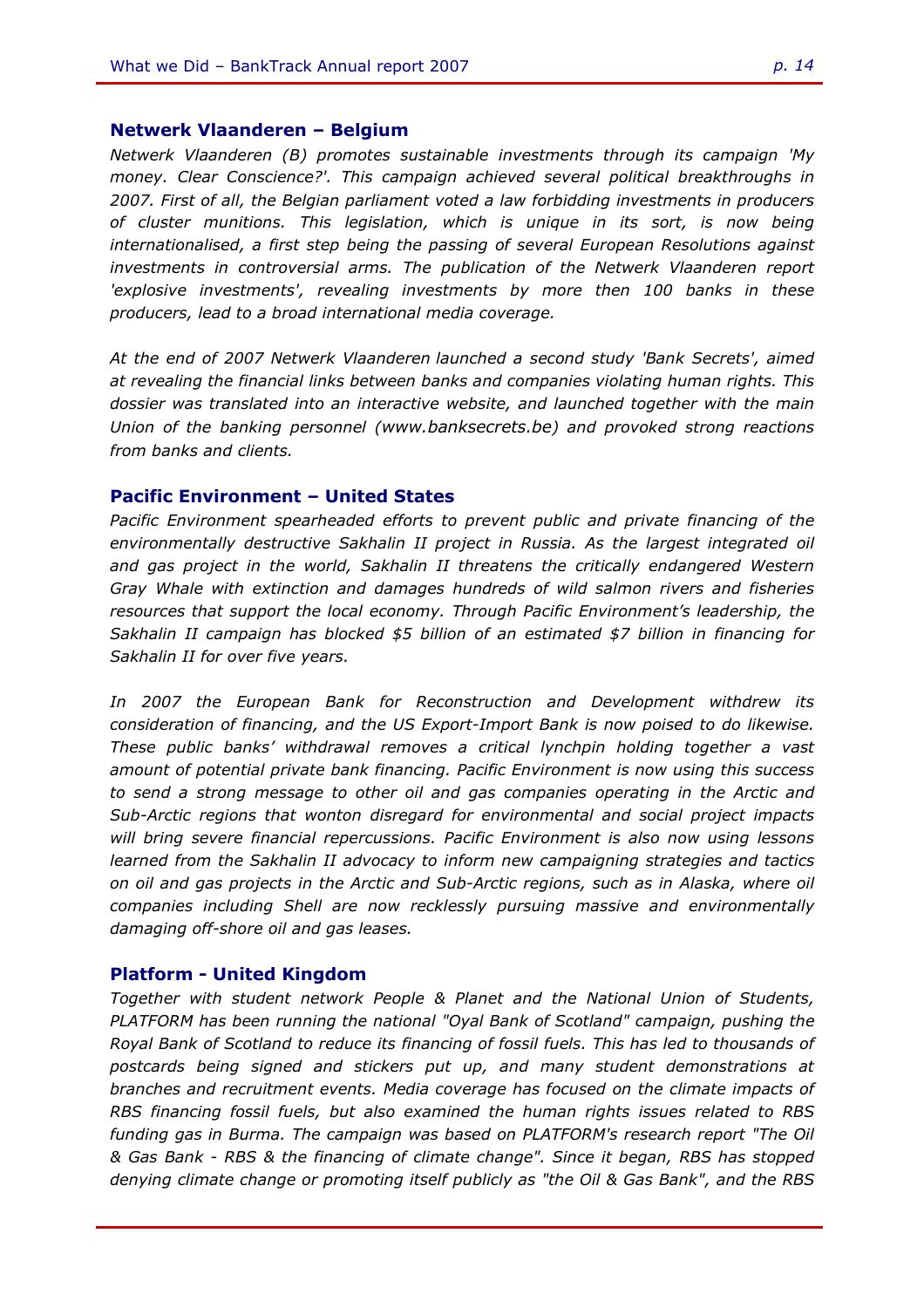Chairman has been forced to respond publicly to demands that the bank report on its embedded emissions.

PLATFORM also launched a new website, "Burning Capital". Based on video and data, "Burning Capital" explores how BP has worked with various financial institutions to bring carbon dioxide to the atmosphere - driving forward climate change - over the past year. Our project finance work has continued to focus on Sakhalin II and the Baku-Tbilisi-Ceyhan pipeline.

#### Rainforest Action Network - United States

In the spring of 2007 Rainforest Action Network called on the "Wall Street Seven": JP Morgan Chase, Goldman Sachs, Citigroup, Morgan Stanley, Merrill Lynch, Credit Suisse and Lehman Brothers to stop financing coal and climate change. Over the summer RAN joined forces with allies, from coal-country groups who are being impacted by devastating Mountaintop Removal practices to national environmental groups such as the Sierra Club who are fighting big coal one plant and mine-site at a time, to build a united, national front against coal. Through research and analysis of public and private records, RAN narrowed the field to the two top financiers of coal in the US: Bank of America and Citi. Both of these banks have been portraying themselves as the leaders in green financing – but the numbers tell a different story. Citi is the single largest funder of coal and the proposed build-out of coal-fired power plants in spite of fancy promises about tackling climate change. Bank of America isn't far behind, bankrolling the lions share of Mountaintop Removal and (by its own admission) planning to expand further into the sector.

In October 2007, RAN officially launched a campaign against Citi and Bank of America and released a report "Banks, Climate Change and the New Coal Rush", followed by a month of momentum building that culminated in a banner hang outside Bank of America's headquarters that firmly positioned the banks and coal as climate criminals. RAN organized over 200 protests and actions at Citi and Bank of America branches around the US as well as thousands of online actions. In February, in response to sustained pressure to stop financing of coal, Citi, JP Morgan Chase and Morgan Stanley announced a set of 'Carbon Principles' that increase the due diligence required by utilities seeking financing.

RAN's sustained work in Canada bore fruit in June 2007 when Toronto Dominion (target of RAN actions the previous AGM season) announced the first public environmental and human rights bank policy in Canada. The policy stands out for being the first such document to enshrine Free Prior and Informed Consent of Indigenous peoples as an investment principle. The proof will be in the putting, but this provided a firm foundation for the next phase of the Canadian bank work that will focus on using investments in the Tar Sands to leverage deeper climate commitments from the sector. In October 2007, Royal Bank of Canada followed TD's lead and launched an 'Environmental Blueprint.

#### Setem, Spain

Since 2003, SETEM has concentrated mainly on building awareness on ethical finance.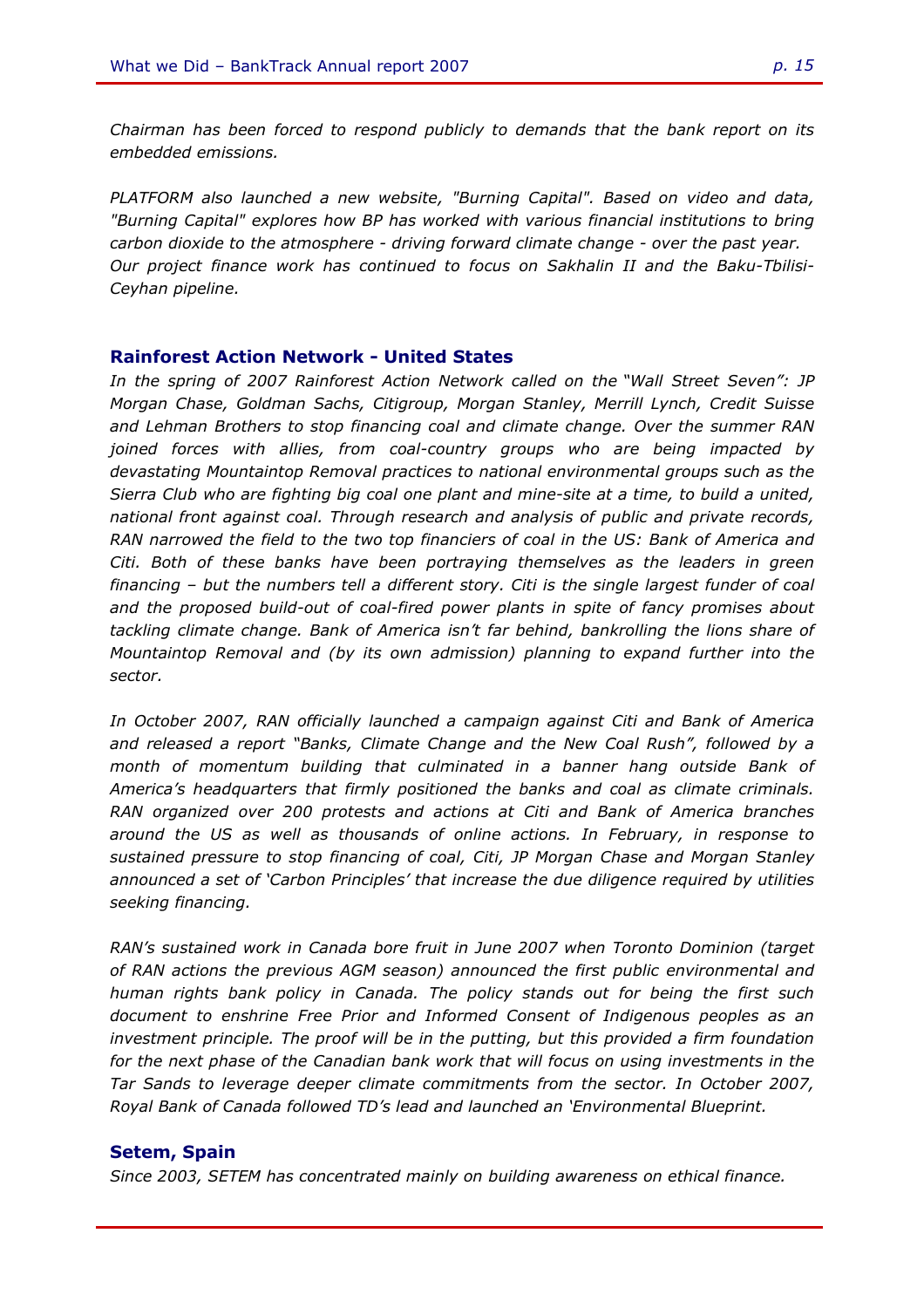In May, SETEM organized a Fair Trade and Ethical Finance Festival in Barcelona and throughout the year, has worked closely with the media to influence the public opinion. 2007 served as a landmark in taking concrete steps towards building an ethical bank. SETEM is actively participating in the promotion of ethical banking in Spain. To do so, SETEM helped create support associations to act as a link between possible clients in Spain and both FIARE (financial agent in Spain) and the Banca Popolare Etica. The support associations also aim to mobilize public support for ethical banking.

SETEM further began to study Spanish commercial banks and their impact in the developing world. To gather information on BBVA and Santander, SETEM commissioned SOMO to research these banks and their financial involvement in controversial projects. In June 2007, SETEM organized a seminar to expose the outcomes of this research. Both banks declined the invitation to participate. SETEM joined BankTrack in 2007 with the desire to draw from the members experience on working with financial institutions.

#### Urgewald – Germany

In 2007, Urgewald published the study "Banks, Pulp and People" and distributed it to over 100 international banks. The study analyses the environmental and social impacts of the pulp industry and gives an overview of new projects in the pipeline. It also sets forward a comprehensive set of criteria that banks need to apply when assessing the impacts of new pulp investments. To keep the public, financiers and decision makers regularly informed about upcoming problematic pulp investments, Urgewald has also set up a website: www.pulpmillwatch.org.

In 2007, Urgewald organized the first national roundtable dialog between German banks and NGOs to discuss possibilities for introducing sectoral environmental standards for banks credit operations. Representatives of all of the major banks and NGO networks attended and the roundtable dialog is to be continued in 2008. On the advocacy front, Urgewald was able to convince the WestLB to withdraw from a very controversial gold mining scheme close to a World heritage site in Northern Sulawesi, Indonesia.

#### WEED – Germany

In 2007, WEED conducted extensive research on private banks possibly involved in the highly contentious Ilisu dam project in Turkey. We alerted all major German banks to its detrimental impacts on the human rights of the affected population, the environment and culture of the region, and had discussions with banks that considered financing the project. As a result, several banks refrained from getting involved and Zuercher Kantonalbank (ZKB) from Switzerland withdrew its commitment, when WEED and Berne Declaration made it public. Unfortunately, we could not prevent DekaBank to take ZKB's place on very short notice despite a broad initiative to inform the 20 member banks of the supervisory board (some of which had rejected the project themselves), asking them to take action and prevent DekaBank from getting involved in Ilisu.

Since the signing of the contracts in August 2007, WEED has met DekaBank representatives and kept the bank informed of continued violations of international standards and the conditions attached to the contract. This has been supplemented by various awareness raising activities. As DekaBank is a central organ of the Savings Banks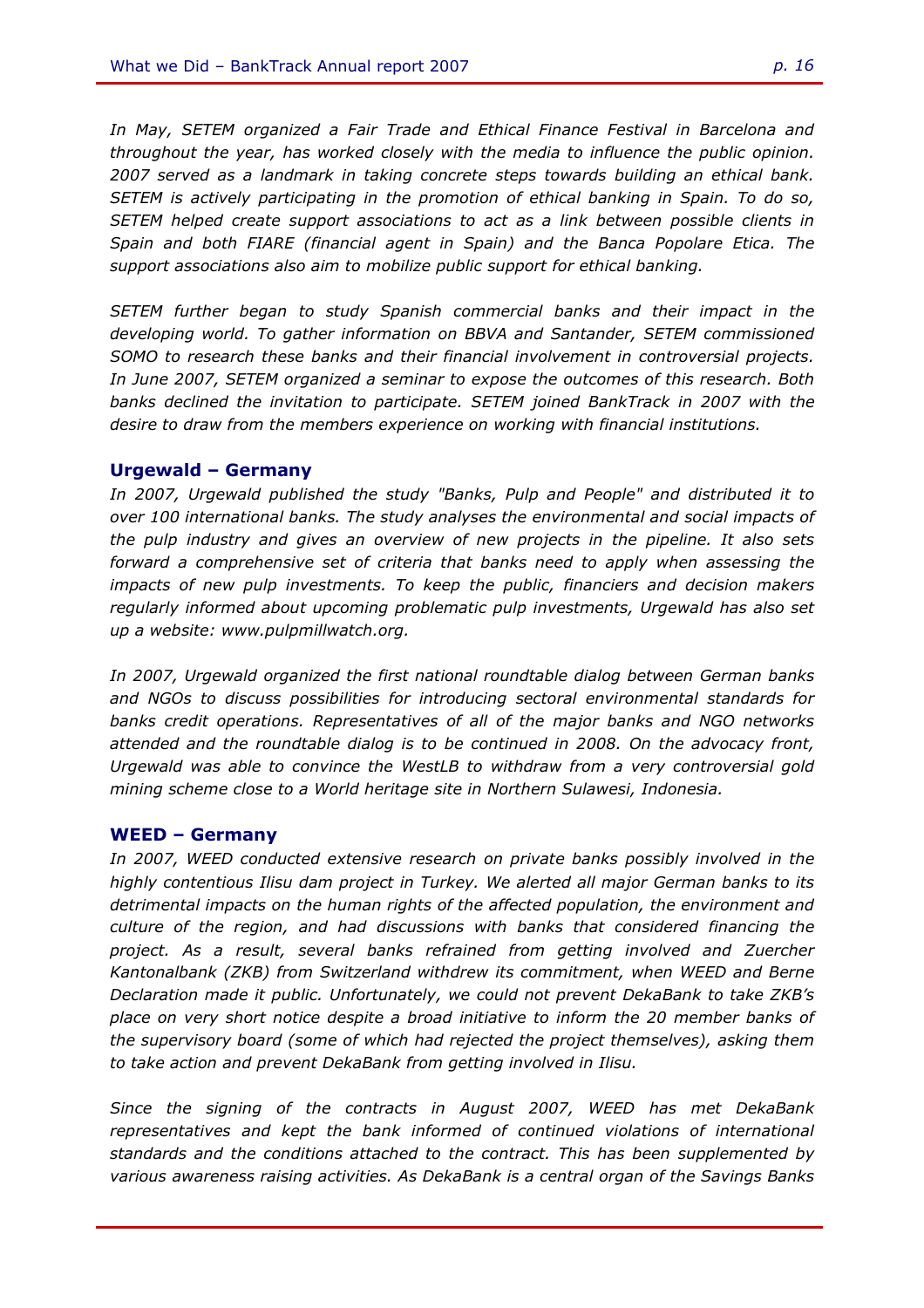and does not have local branches, WEED has started to target the Savings Banks which – along with the Federal States Banks – form DekaBank's supervisory board. At a national action day on Nov.  $30<sup>th</sup>$ , 2007, WEED together with other NGOs and Kurdish groups organized protest actions in front of Savings Banks in 10 cities.

#### WWF-UK

Throughout 2007, WWF-UK continued to support organisations and networks like BankTrank and FairPensions in the UK. This work is important in holding owners and managers of capital to account for their impact upon society and the planet. Over the year, WWF-UK has also laid the foundations for a programme which will seek to address the fundamental system failures of financial markets. This work will be expanded in 2008 and in the following years.

# 4. Publications

In 2007 BankTrack released the following publications<sup>9</sup>:

- Human Rights, Banking Risks Incorporating Human Rights Obligations in Bank Policies (February 2007)
- Time to go Green; environmental responsibility in the Chinese banking sector (March 2007)
- State duty to protect: the relevance of private finance; Briefing paper for Dr John Ruggie. (November 2007)
- A Challenging Climate; What banks should do to combat climate change BankTrack position paper on the role and responsibility of banks in combating climate change (December 2007)
- The silence of the Banks; An assessment of Equator Principles reporting (December 2007)
- Mind the Gap; Benchmarking credit policies of international banks. Report on social and environmental policies of banks (December 2007)

# 5. Training and outreach

### 5.1 Website

j.

For a global network dealing with global financial players, our website is our key tool for both outreach and the internal cooperation efforts of BankTrack. In 2007 we have further developed our website as key organising tool for the network itself. Amongst the many improvements are:

<sup>&</sup>lt;sup>9</sup> This does not include publications by our member groups that were partly co-sponsored by BankTrack. For the full overview pf all publications please see the publications section on our website.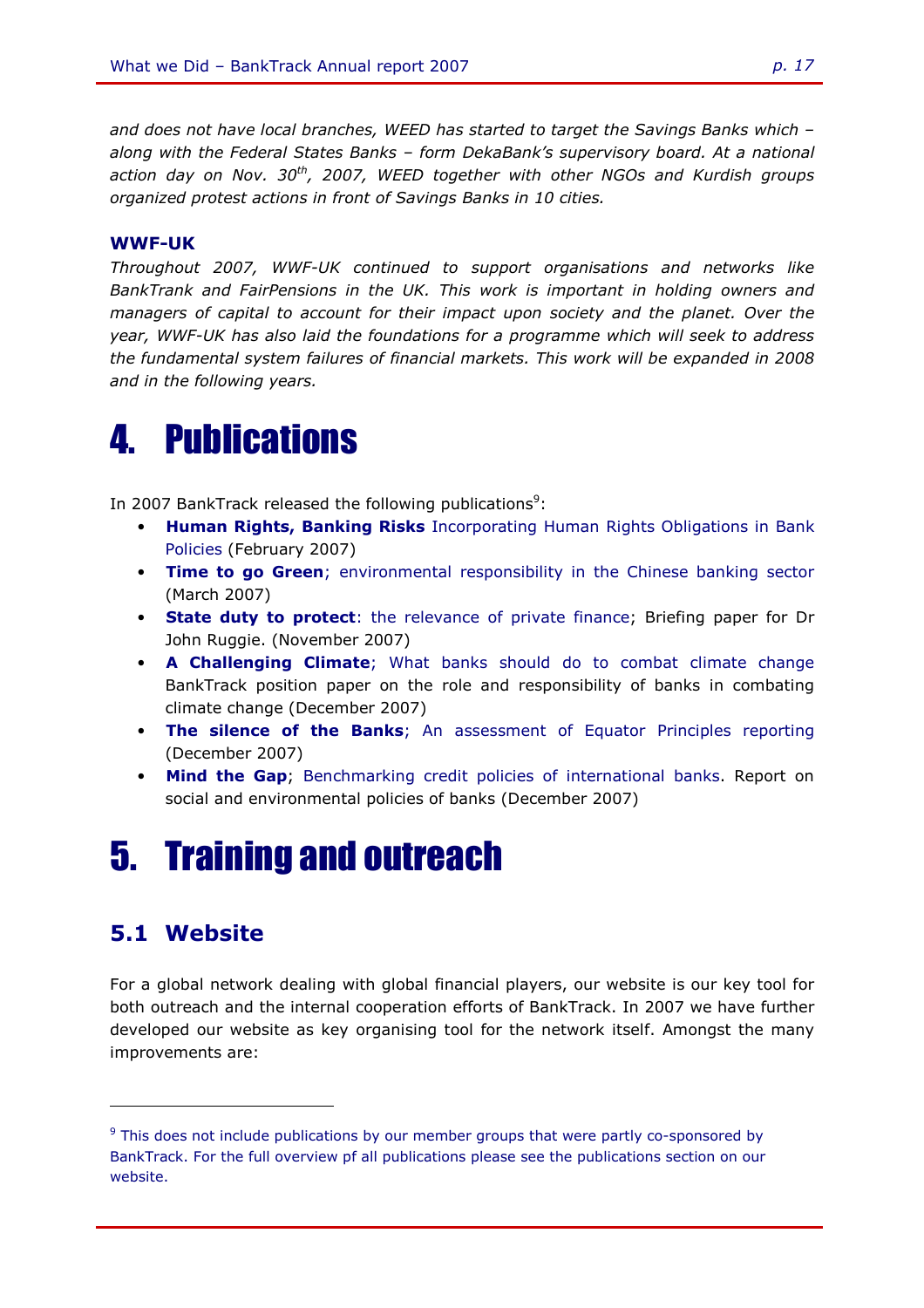- Launch of bank profile section; 45 up to date profiles of key banks, including assessment of their social and environmental policies, all relevant documents, list of dodgy deals etc.
- Further development of cyber action tools
- Expansion and improvement of the dodgy deals section as a reliable source of information for visitors on the state of affairs with concrete bank financed projects
- First steps in feedback sections for banks, to provide their own view on BankTrack findings. This will be further improved in 2008
- Improved administration/management systems allowing the secretariat to host its planning and archives online.

#### **Visitors**

The number of visitors continues to show a steady increase. The number of daily, unique visitors increased from an average of 500 at the end of 2006 to an average of 850 at the end of 2007.

#### Campaign websites

Next to the network and member group sites, BankTrack and/or member groups also launched a number of campaign sites on their own:

- www.tellmrsmith.org BankTrack, Rainforest action network and the Wilderness Society of Australia together launched this website to urge the new CEO of ANZ to stop the planned involvement in a new paper mill on Tasmania. Over 4000 people signed the online petition.
- www.banksecrets.be Banktrack contributed to the development of this website of Netwerk Vlaanderen, highlighting the involvement of 8 banks in projects with negative human rights effects.
- www.nietmetmijngeld.nl Website of FoE Netherlands asking bank customers to check on the climate policies of their bank
- www.osservatoriofinanza.it Website launched in Italy to provide news on CSR developments within the financial sector
- www.dirtymoney.org Campaign website of Rainforest Action Network focused on financing of coal power plants
- www.pulpmillwatch.org Website launched by Urgewald, focusing on the pulp and paper industry and its financiers
- www.platformlondon.org/carbonweb/burning/capital/ site of Platform on how BP teams up with financiers in bringing CO2 emissions into the atmosphere
- www.eco-financas.org.br site of Amigos da Terra containing CSR developments on financial sector in Brasil. Ongoing campaign site

### 5.2 Email lists

BankTrack runs a number of internal and NGO email discussion and broadcast lists aimed at different target groups. This system allows for tailor made delivery of messages to those we wish to inform. There is a steady increase in the number of subscriptions for all our public information lists. These are: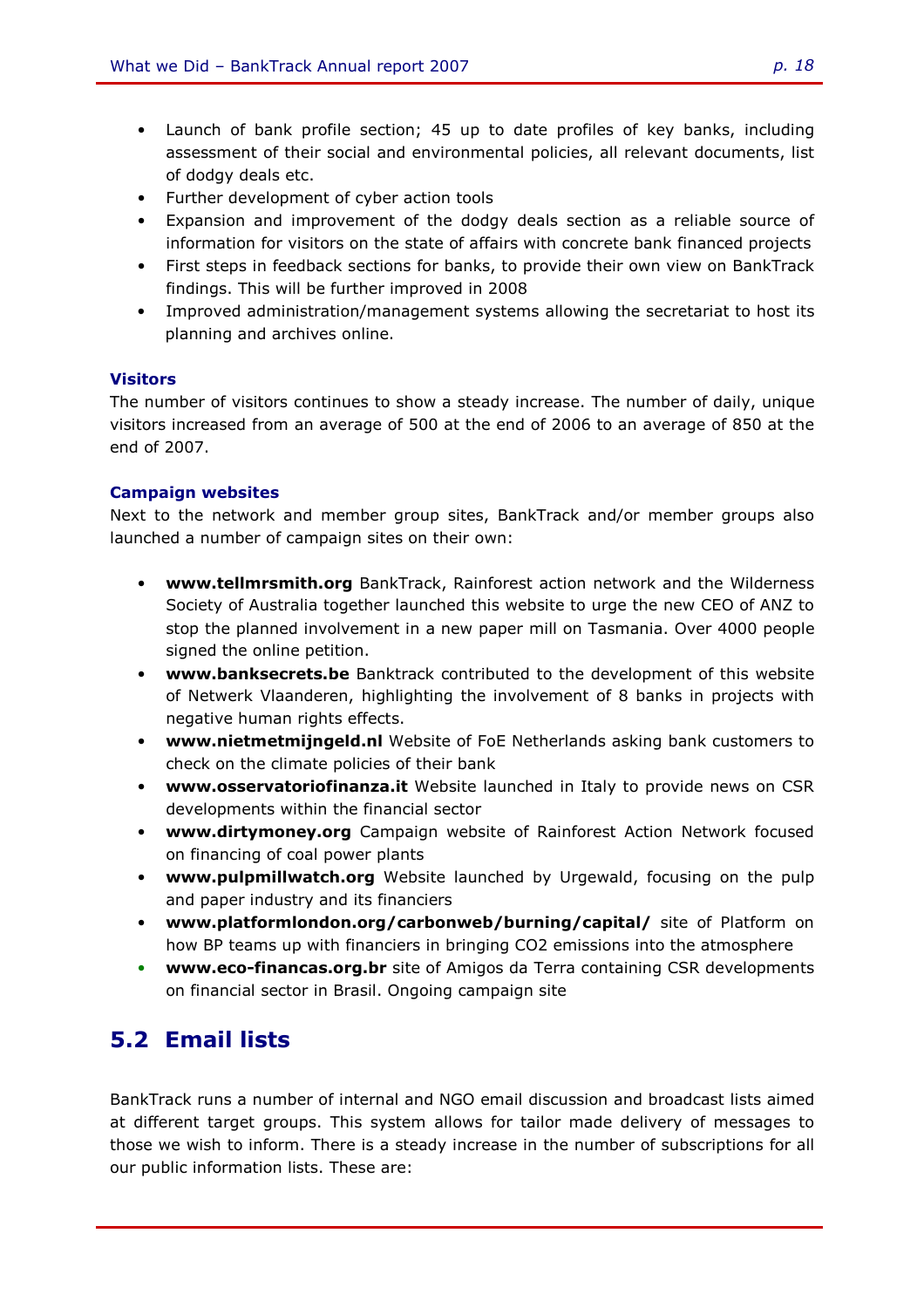- BankTrack-info is an open information list providing overall information on the private financial sector to NGOs and individuals. 420 subscribers (Jan. 2007: 280)
- BankTrack-members is the internal discussion list for BankTrack members to freely debate strategies and campaign plans. 80 subscribers (Jan. 2007: 70)
- BankTrack-news is the announcement list for members of the private financial sector –bankers but also including analysts and academic researchers- that wish to be informed about civil society/ BankTrack activities. 850 subscribers (Jan. 2007; 370)
- BankTrack-press is the list for media. 630 subscribers (Jan. 2007: 610)

### 5.3 Meetings, trainings, outreach

The BankTrack secretariat helped arrange a substantial number of internal meetings, external trainings and outreach events over the course of 2007, thus providing a service to the cooperation between member groups and external NGOs. A non complete overview includes:

- Feb 15 Geneva, Switzerland; presentation at UN Consultation on financial institutions and human rights
- April 28 Florence, Italy; presentation at European network against arms trade
- May 18-20 Florence, Italy; Presentations and workshops at Terra Futura festival
- May 21-23, Hong Kong China; financial literacy for Chinese NGOs
- June 5, Europe; support international day of action on Belene nuclear power plant
- June 13, Madrid, Spain; participation in seminar on ethical banking by SETEM
- June 18, Paris, France; participation in panel OECD Corporate Responsibility Roundtable
- Sept 18 London, United Kingdom; key note speaker at Climate conference of Ethical Corporation
- September, Kazakhstan; BankTrack supports field mission of CRBM to the Kashagan oil exploration project
- October 3-7 Collevecchio, Italy; BankTrack Annual Strategy meeting
- October 24-25, Melbourne, Australia; contributions by FoE US to UNEP FI conference
- November 16 Paris, France; presentation and workshop on TBLI conference on role of NGOs in promoting sustainability for the financial sector
- Nov 26-27, Philippines; BankTrack member MPI, with support of BankTrack, conducts training on private finance at workshop for mining campaigners
- Dec 4, Amsterdam, Netherlands; Meeting between NGOs and EPFIs to discuss developments within the Equator principles
- Dec 5, Utrecht, Netherlands; Human rights working group meeting one day meeting between BankTrack member NGOs and three Dutch banks, discussing the human rights policies of these banks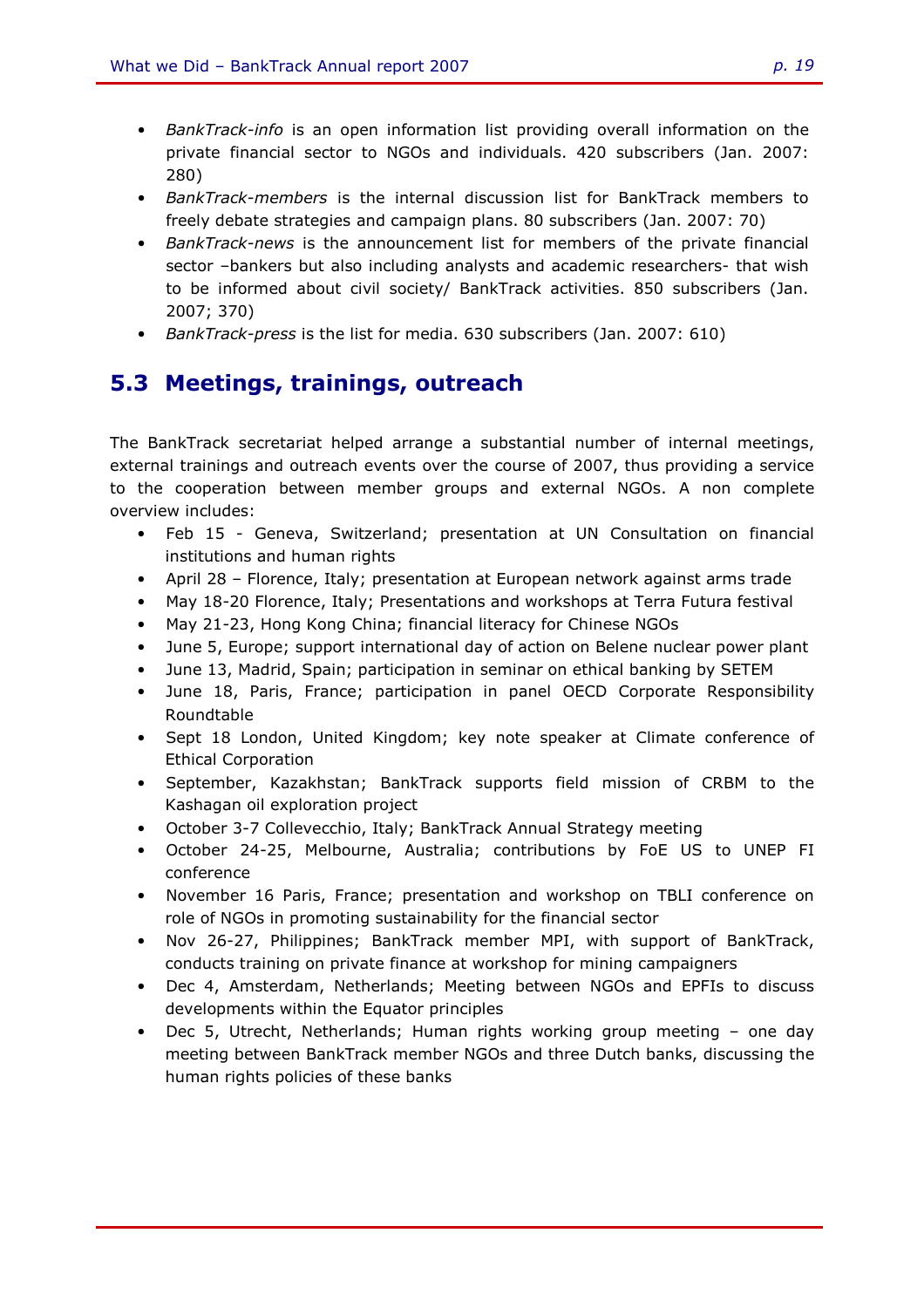# 6. Financial overview

This is only a summary of our financial report over 2007. The full financial report is available on our website.

### 6.1 Profit and loss account

| <b>Income</b>                                                                                                                                                                                                                   | 2007                                                   |         | 2006                                        |         |
|---------------------------------------------------------------------------------------------------------------------------------------------------------------------------------------------------------------------------------|--------------------------------------------------------|---------|---------------------------------------------|---------|
| Grants<br>Credit interest<br>Other contributions<br>Donations                                                                                                                                                                   | 275.732<br>1.879<br>17                                 |         | 208.924<br>684<br>2.651<br>952              |         |
|                                                                                                                                                                                                                                 |                                                        | 277.627 |                                             | 213.211 |
| Total income                                                                                                                                                                                                                    |                                                        | 277.627 |                                             | 213.211 |
| <b>Expenses</b>                                                                                                                                                                                                                 | 2007                                                   |         | 2006                                        |         |
| <b>General</b><br>Personnel costs<br>Housing costs<br>Organisation costs<br>Administration costs                                                                                                                                | 127.740<br>6.947<br>5.097<br>4.044<br>3.701            |         | 76.685<br>6.919<br>6.084<br>2.626           |         |
| Depreciations                                                                                                                                                                                                                   |                                                        | 147.530 | 3.505                                       | 95.818  |
| <b>Project and Activity costs</b><br>Network travel, meetings & website<br>Research and publications<br>Education and outreach<br>VROM "Banken op het goede spoor"<br>Banks, Climate and Energy<br>Banks, Human Rights<br>B-day | 25.404<br>44.309<br>1.241<br>32.409<br>16.335<br>8.506 |         | 28.635<br>69.392<br>7.360<br>1.428<br>2.678 |         |
|                                                                                                                                                                                                                                 |                                                        | 128.204 |                                             | 109.493 |
| Total expenses                                                                                                                                                                                                                  |                                                        | 275.734 |                                             | 205.311 |
| <b>Result</b>                                                                                                                                                                                                                   |                                                        | 1.894   |                                             | 7.900   |
|                                                                                                                                                                                                                                 |                                                        | 277.627 |                                             | 213.211 |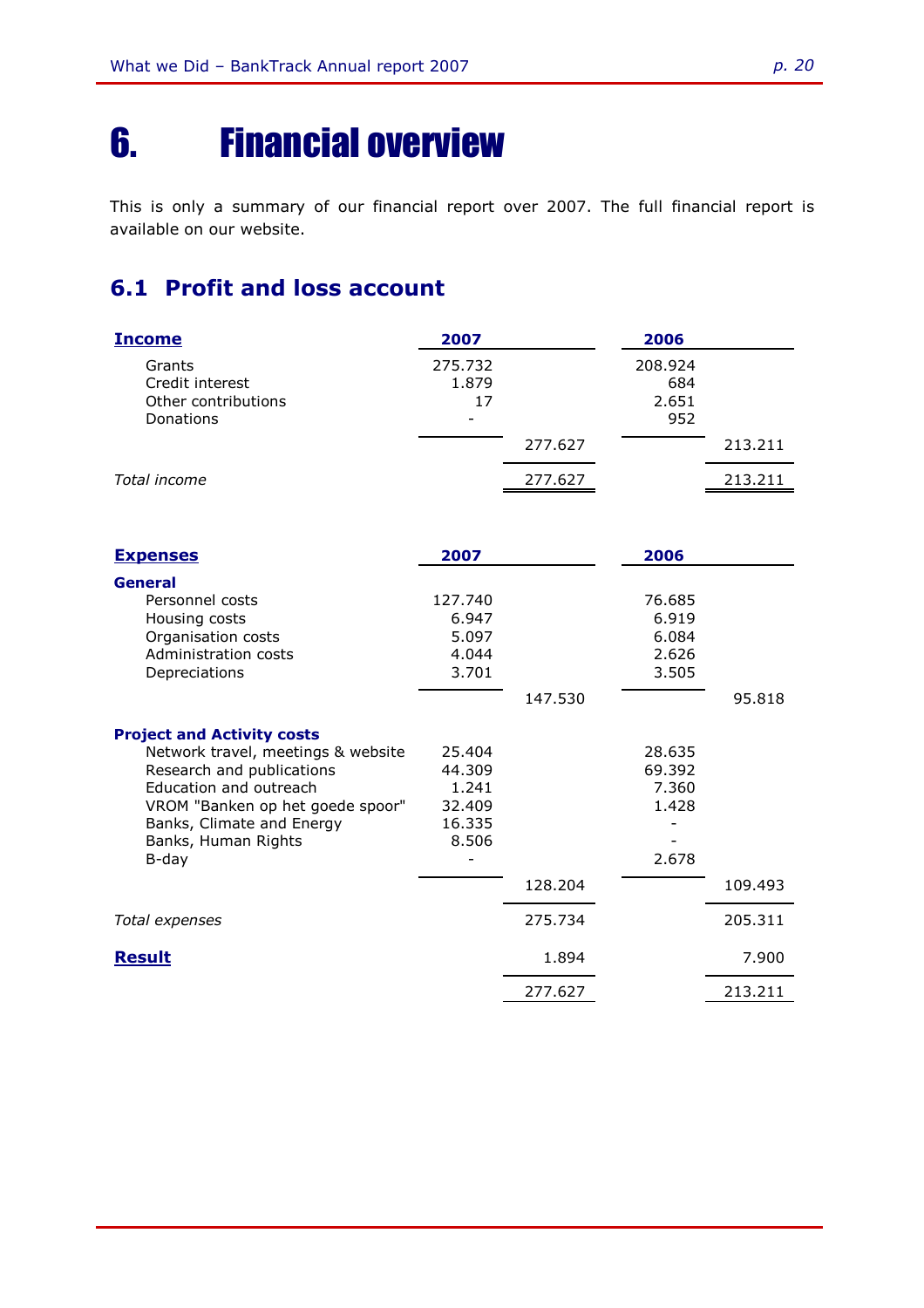## 6.2 Balance sheet

| <b>Current Assets</b>        |       | Dec. 31, 2007 |       | Dec. 31, 2006 |  |
|------------------------------|-------|---------------|-------|---------------|--|
| <b>Tangible fixed assets</b> |       |               |       |               |  |
| Furniture                    | 315   |               | 1.212 |               |  |
| Computers and software       | 698   |               | 3.501 |               |  |
|                              |       | 1.013         |       | 4.714         |  |
| <b>Claims</b>                |       |               |       |               |  |
| Deposits                     | 639   |               | 1.489 |               |  |
| Paid in advance              | 560   |               | 81    |               |  |
| Accounts receivable          | 4.825 |               | 2.423 |               |  |
|                              |       | 6.024         |       | 3.992         |  |
| <b>Cash at banks</b>         |       | 196.087       |       | 131.558       |  |
|                              |       | 203.123       |       | 140.264       |  |

| <b>Current Liabilities</b>       |        | Dec. 31, 2007 |        | Dec. 31, 2006 |  |
|----------------------------------|--------|---------------|--------|---------------|--|
| General reserve account          |        |               |        |               |  |
| Reserve values at January 1      | 18.317 |               | 10.417 |               |  |
| Balance financial year           | 1.894  |               | 7.900  |               |  |
|                                  |        | 20.211        |        | 18.317        |  |
| <b>Projects reserve account</b>  |        |               |        |               |  |
| Reservations unfinished projects | 18.940 |               | 11.328 |               |  |
| Reservations long term income    | 55.617 |               | 42.398 |               |  |
|                                  |        | 74.557        |        | 53.726        |  |
| <b>Accounts payable</b>          |        |               |        |               |  |
| Received in advance              | 93.422 |               | 59.940 |               |  |
| Salaries, taxes and social fees  | 11.947 |               | 4.340  |               |  |
| Remaining accounts payable       | 2.987  |               | 3.940  |               |  |
|                                  |        | 108.356       |        | 68.221        |  |
|                                  |        | 203.123       |        | 140.264       |  |

### 6.3 Grants received in 2007

| <b>Income</b>                         | 2007   |         | 2006   |         |
|---------------------------------------|--------|---------|--------|---------|
| <b>Grants</b>                         |        |         |        |         |
| CS Mott foundation                    | 44.645 |         | 63.960 |         |
| Sigrid Rausing Trust                  | 54.741 |         |        |         |
| Oxfam Novib 2006-2008                 | 76.964 |         | 37.602 |         |
| Wallace Global Fund                   | 18.328 |         | 20.062 |         |
| VROM (Dutch ministry for environment) | 48.054 |         | 48.452 |         |
| <b>JMG Foundation</b>                 | 33.000 |         | 31.696 |         |
| WWF-UK                                |        |         | 7.154  |         |
|                                       |        | 275.732 |        | 208.924 |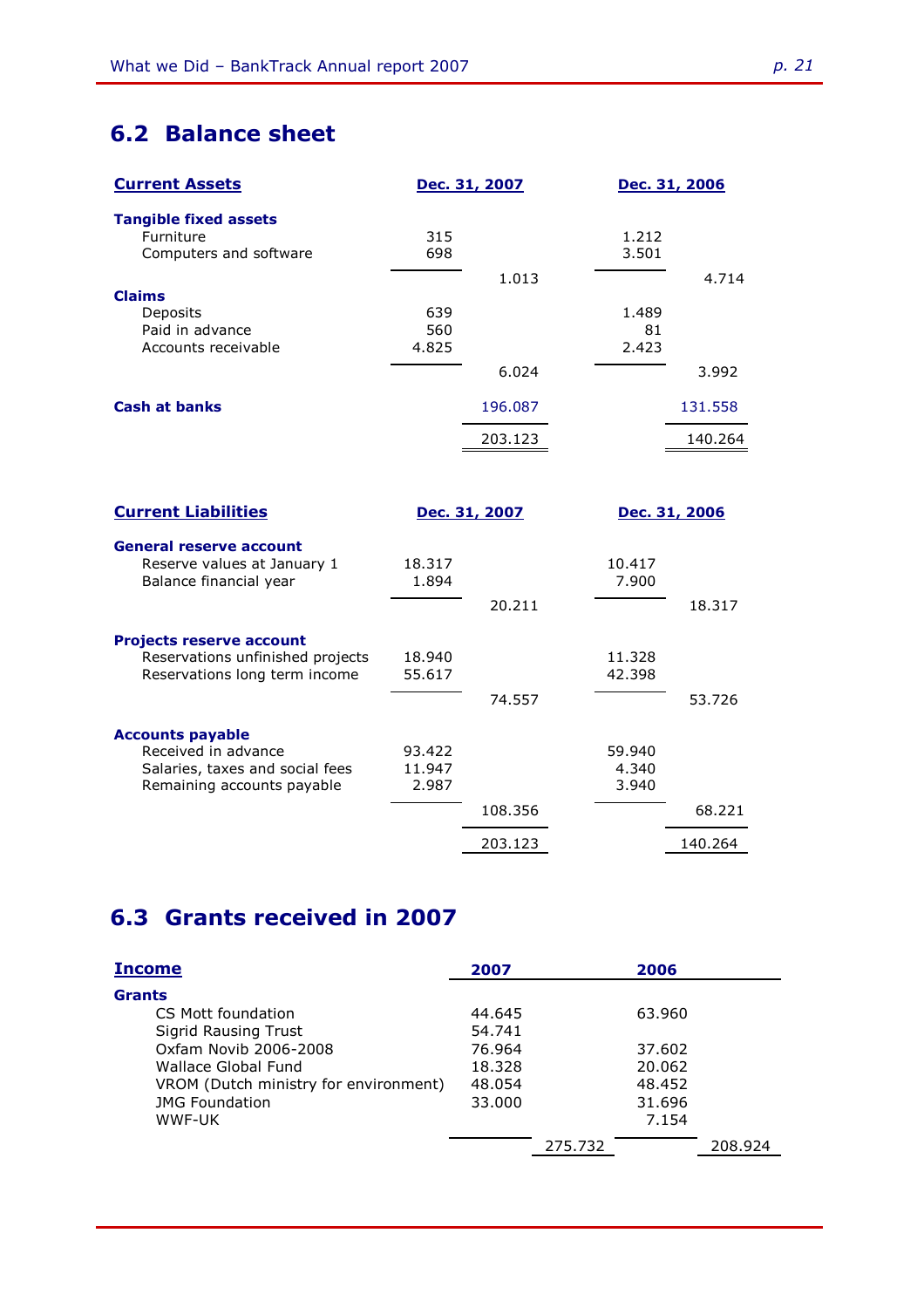# 7. About BankTrack

BankTrack is a global network of civil society organisations monitoring private financial institutions, with a focus on globally operating commercial banks. BankTrack believes that such banks, while conducting their business, have their own specific responsibility for the social and ecological well being of the planet and its inhabitants. This overall vision on the social and environmental responsibility of the private financial sector is captured in the Collevecchio Declaration.<sup>10</sup> To achieve this greater level of responsibility within the banking sector, BankTrack is aiming at two different audiences: the banking sector itself and civil society groups involved in advocacy work on banks, whether on a local or (inter)national level.

BankTrack strengthens civil society's capacity to monitor and influence the private financial sector, by providing policy analysis and research for NGOs, conducting training for campaigners, and direct support for project-affected communities. We also function as an international clearinghouse for NGOs for information and strategies on the private financial sector and acts as a news source for financial press and reform-minded elements within the private financial sector itself.

#### Members and partners

In 2007, the membership of BankTrack increased its membership with one group to now eighteen members. The number of working partners increased in 2008 to nine. These are:

#### Members

- 1. Amigos da Terra Amazonia Brasileira Brazil
- 2. Berne Declaration Switzerland
- 3. CRBM Italy
- 4. CEDHA Argentina
- 5. Fair Finance Watch United States
- 6. Friends of the Earth United States
- 7. International Rivers United States
- 8. Les Amis de la Terre France
- 9. Milieudefensie, FoE Netherlands Netherlands
- 10. Mineral Policy Institute Australia
- 11. Netwerk Vlaanderen Belgium
- 12. Pacific Environment United states
- 13. Platform United Kingdom
- 14.Rainforest Action Network United States
- 15.SETEM Spain (new member)
- 16. Urgewald Germany
- 17. WEED Germany

18. WWF-UK – United Kingdom

 $10$  While the Declaration itself stems from 2003, the implementation guidelines of the Collevechio Declaration have been updated in our publication 'The Dos and Don'ts of sustainable banking; a BankTrack manual'. See www.banktrack.org under publications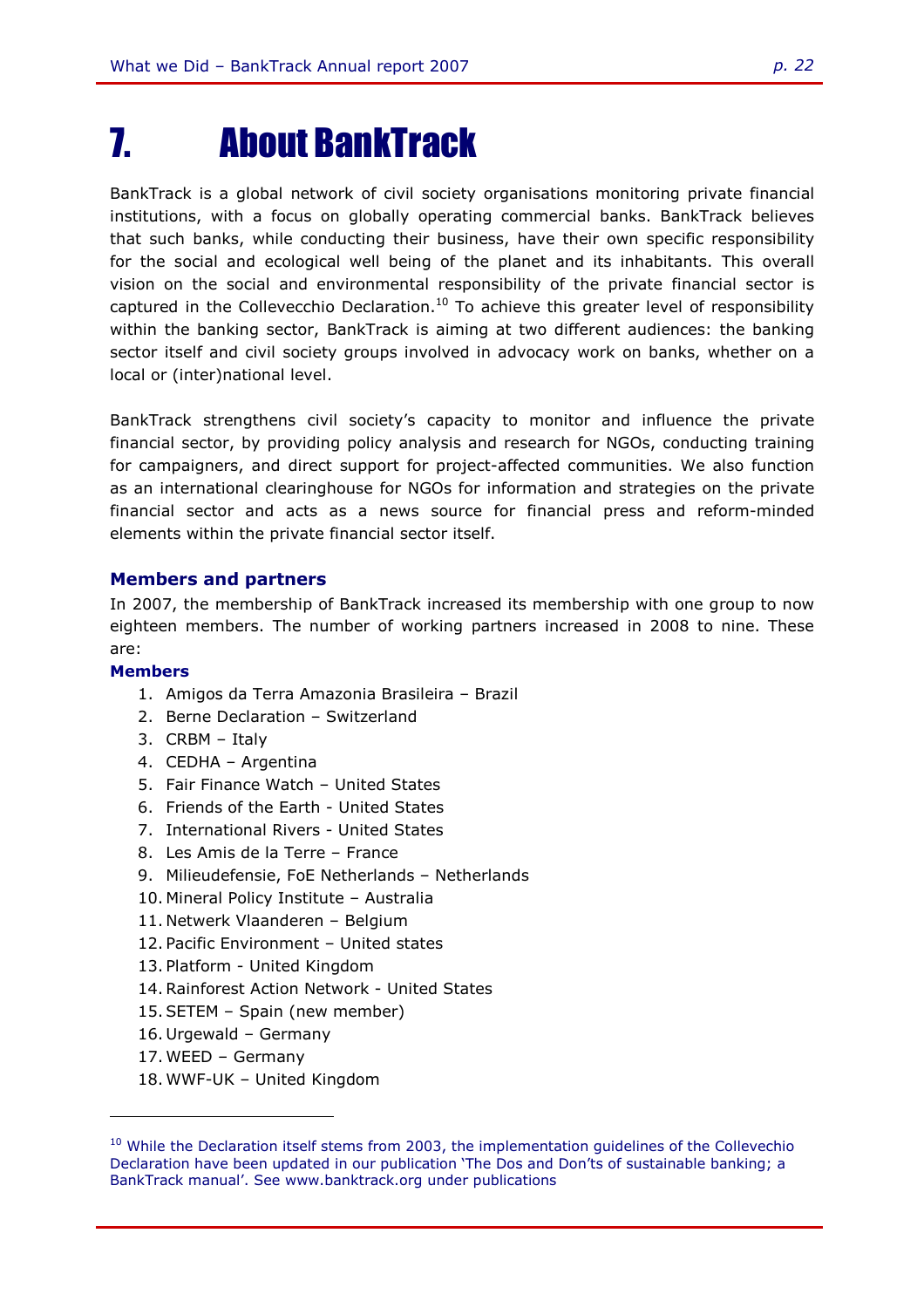#### Partners:

- 1. Cornerhouse United Kingdom
- 2. Friends of the Earth Europe
- 3. Friends of the Earth England, Wales, Northern Ireland
- 4. Friends of the Earth Japan
- 5. Global Witness United Kingdom
- 6. Profundo Netherlands
- 7. SOMO Netherlands
- 8. WISE Netherlands
- 9. World Resources Institute United States

While this modest expansion is in line with our ambition to be a network of groups actively engaged in monitoring private banks we did not succeed in expanding the membership to groups based in the Global South as was envisioned early 2007.

#### **Secretariat**

An improved funding situation in 2007 allowed for an expansion of the secretariat capacity to three near full time positions, plus support staff. The following people kept the secretariat going in 2007:

- Johan Frijns, Coordinator (1fte)
- Ulrike Lohr, Research and communication officer (.88 fte)
- Roel van den Bosch, financial manager (.2 fte)
- Bart Bruil, website design, layout (freelance)
- Carolina Mori, intern (left December 2007)
- David Barnden, Banks and Human Rights programme (left December 2007)

#### BankTrack foundation

BankTrack is a not for profit Foundation under Dutch law, registered with the Chamber of Commerce. The goal of the Foundation is to "initiate and support international cooperation between non-governmental organisations (NGOs) within the BankTrack network, with the aim of stimulating a socially and ecologically sustainable private financial sector". The foundation act as employer and oversees the Secretariat. The foundation is governed by a three person Board that is a subset of the Steering committee.

#### Steering committee

A steering committee oversees the development of the network and the work of the secretariat. The steering committee consists of representatives of member groups and is elected at our strategy meeting. A new steering committee was elected at the Collevecchio Strategy meeting:

- Andrea Baranes (CRBM, Italy)
- Andreas Missbach (Berne Declaration, Zwitserland)
- Becky Tarbotton (Rainforest Action Network, US)
- Inez Louwagie (Netwerk Vlaanderen, Belgium)
- Jennifer Morgan (WWF-UK)
- Michelle Chan (Friends of the Earth US)
- Mika Minio Paluello, (Platform UK)